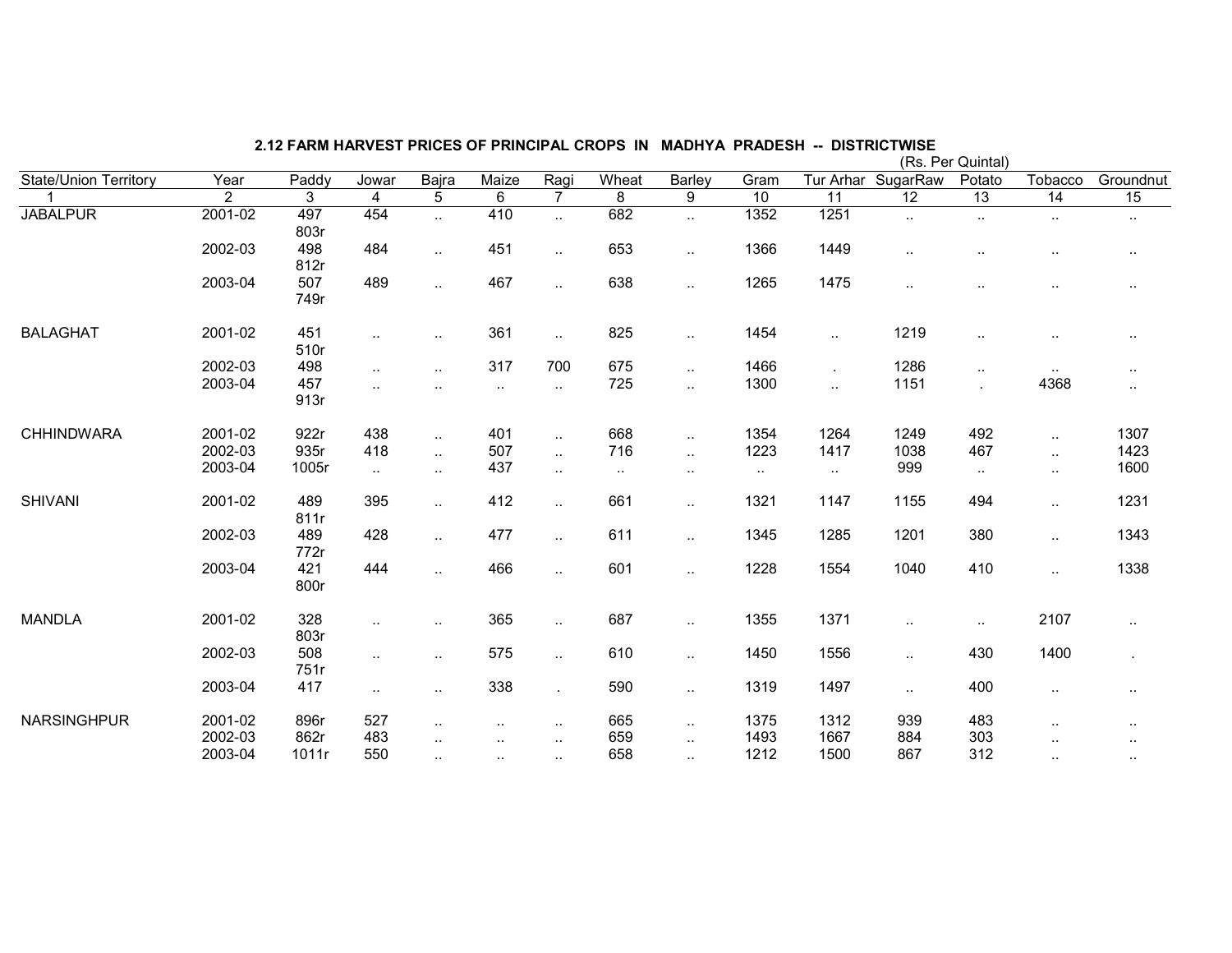|                              |         |                 |                |               |           |                      |       |           |      |               | (Rs. Per Quintal) |                 |               |               |
|------------------------------|---------|-----------------|----------------|---------------|-----------|----------------------|-------|-----------|------|---------------|-------------------|-----------------|---------------|---------------|
| <b>State/Union Territory</b> | Year    | Paddy           | Jowar          | Bajra         | Maize     | Ragi                 | Wheat | Barley    | Gram | Tur Arhar     | SugarRaw          | Potato          | Tobacco       | Groundnut     |
|                              | 2       | 3               | $\overline{4}$ | 5             | 6         | $\overline{7}$       | 8     | 9         | 10   | 11            | $\overline{12}$   | $\overline{13}$ | 14            | 15            |
| <b>SAGAR</b>                 | 2001-02 | 819r            | 511            | $\ddotsc$     | 525       | Ω.                   | 711   | $\ddotsc$ | 1377 | 1825          | $\ddotsc$         | 533             | $\ldots$      | 1366          |
|                              | 2002-03 | 1036r           | 499            | $\cdot$ .     | $\cdot$ . | $\sim$               | 648   | $\ddotsc$ | 1430 | 1700          | $\sim$ $\sim$     | $\sim$          | $\sim$        | 1267          |
|                              | 2003-04 | 950r            | 490            | $\ddotsc$     | $\ddotsc$ | ٠.                   | 692   | $\ddotsc$ | 1307 | $\sim$        | $\cdot$ .         | $\sim$          | $\sim$        | 1594          |
| <b>DAMOH</b>                 | 2001-02 | 884r            | 446            | $\ddotsc$     | $\ddotsc$ | $\ddot{\phantom{1}}$ | 660   | $\ddotsc$ | 1330 | 1481          |                   | 551             | $\sim$        | 1186          |
|                              | 2002-03 | 827r            | 447            | $\cdot$ .     | $\sim$    | $\sim$               | 605   | $\cdot$ . | 1293 | 1300          | $\sim$            | 352             | $\cdot$ .     | 1326          |
|                              | 2003-04 | 860r            | 443            | $\ddotsc$     | 700       | $\ddot{\phantom{a}}$ | 689   | $\ddotsc$ | 1223 | 1300          | $\ddotsc$         | 354             | $\ddotsc$     | 1740          |
| <b>PANNA</b>                 | 2001-02 | 462<br>769r     | 457            | $\ddotsc$     | 600       | $\ddotsc$            | 693   | 473       | 1330 | $\sim$        | 1368              | 543             | $\cdot$ .     | $\cdot$ .     |
|                              | 2002-03 | 801r            | $\sim$ $\sim$  | $\cdot$ .     | 1005      | $\sim$               | 684   | 532       | 1435 | $\sim$ $\sim$ | 1274              | 330             | $\sim$ $\sim$ | $\sim$        |
|                              | 2003-04 | 797r            | 441            | $\ddotsc$     | 700       | $\ddotsc$            | 660   | 540       | 1225 | 2500          | 1267              | $\sim$          | $\ddotsc$     | $\cdot$ .     |
| <b>TIKAMGARH</b>             | 2001-02 | 677<br>769r     | 589            | $\ddotsc$     | 757       | $\ddotsc$            | 561   | 435       | 1313 | 862           | 1305              | 494             | $\ddotsc$     | $\sim$ $\sim$ |
|                              | 2002-03 | 700<br>779r     | 524            | $\ddotsc$     | 700       | $\ddot{\phantom{1}}$ | 626   | 509       | 1422 | $\ddotsc$     | 1185              | 363             | $\ddotsc$     | $\sim$        |
|                              | 2003-04 | 885r            | 400            | $\ldots$      | 772       | $\ddotsc$            | 595   | 588       | 1365 | $\ddotsc$     | 1279              | 275             | $\ldots$      | $\cdot$ .     |
| <b>CHHATARPUR</b>            | 2001-02 | $\sim$<br>1049r | 540            | $\sim$ $\sim$ | $\ddotsc$ | $\sim$               | 596   | 516       | 1369 |               | $\sim$            | $\sim$          | 3293          | $\sim$        |
|                              | 2002-03 | 866<br>881r     | 533            | $\ddotsc$     | 500       | $\ddot{\phantom{1}}$ | 598   | 543       | 1391 | $\sim$        | $\sim$            | 315             | 3743          | $\ldots$      |
|                              | 2003-04 | 1282r           | 478            | $\sim$ $\sim$ | 406       | $\ddot{\phantom{1}}$ | 627   | 500       | 1312 | $\sim$        | $\sim$            | 399             | $\sim$        | $\cdots$      |
| <b>REWA</b>                  | 2001-02 | 844r            | $\sim$         |               | ٠.        | $\sim$               | 750   | $\sim$    | 1400 | $\sim$        | $\sim$            | 500             | $\sim$        | $\sim$        |
|                              | 2002-03 | 743r            | $\sim$         |               | $\sim$    | $\sim$               | 700   | $\cdot$ . | 1400 | $\sim$        | $\sim$            | 300             | $\sim$        | $\cdot$ .     |
|                              | 2003-04 | 750r            | $\ddotsc$      | $\ddotsc$     | $\sim$    | $\sim$               | 625   | $\ddotsc$ | 1400 | $\ddotsc$     |                   | $\sim$ $\sim$   | $\sim$ $\sim$ | $\cdot$ .     |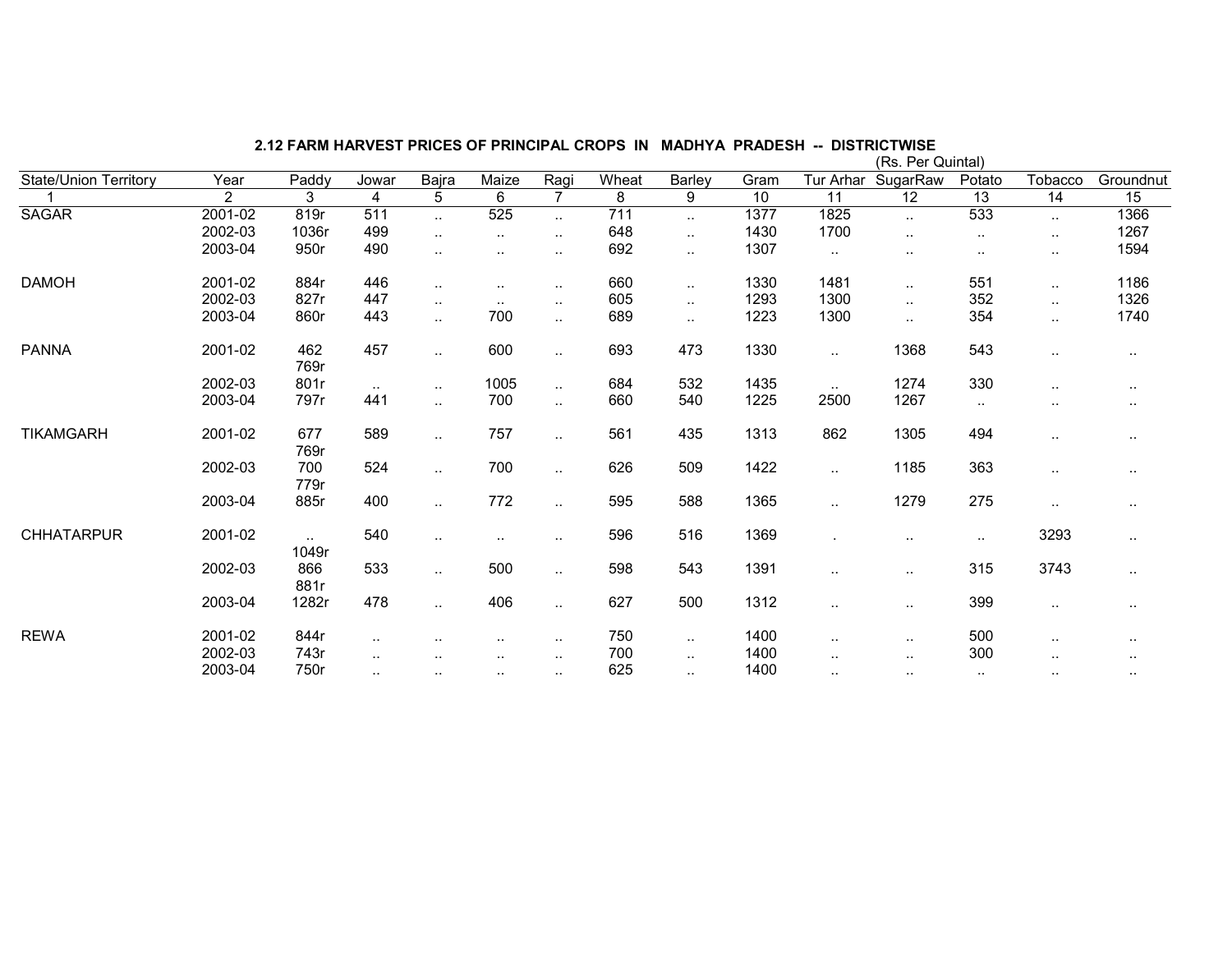|                              |                |                |           |                |                 |                        |       |                        |                 |                 | (Rs. Per Quintal) |                 |                 |               |
|------------------------------|----------------|----------------|-----------|----------------|-----------------|------------------------|-------|------------------------|-----------------|-----------------|-------------------|-----------------|-----------------|---------------|
| <b>State/Union Territory</b> | Year           | Paddy          | Jowar     | Bajra          | Maize           | Ragi                   | Wheat | Barley                 | Gram            | Tur Arhar       | SugarRaw          | Potato          | Tobacco         | Groundnut     |
|                              | $\overline{2}$ | $\overline{3}$ | 4         | $\overline{5}$ | $6\overline{6}$ | $\overline{7}$         | 8     | 9                      | $\overline{10}$ | $\overline{11}$ | $\overline{12}$   | $\overline{13}$ | $\overline{14}$ | 15            |
| <b>SIDHI</b>                 | 2001-02        | 550            | 405       | $\ddotsc$      | 539             | $\ddotsc$              | 600   | 500                    | 1067            | 1100            |                   | 450             | 4000            | $\ddotsc$     |
|                              |                | 760r           |           |                |                 |                        |       |                        |                 |                 |                   |                 |                 |               |
|                              | 2002-03        | 800r           | 400       | $\ddotsc$      | 653             | $\sim$                 | 520   | 450                    | 1255            | $\sim$          |                   | 300             | 3500            | $\sim$        |
|                              | 2003-04        | $\ddotsc$      | $\ddotsc$ | . .            | $\ddotsc$       | $\ddotsc$              | 588   | $\ldots$               | 1100            |                 | $\cdot$ .         | $\sim$          | $\sim$          | $\sim$        |
| <b>SATNA</b>                 | 2001-02        | 855r           | 633       |                |                 | $\cdot$ .              | 674   | 607                    | 1333            | $\ddotsc$       |                   | 565             | $\ddotsc$       | $\sim$ $\sim$ |
|                              | 2002-03        | 938r           | $\ddotsc$ |                | $\ddotsc$       | $\sim$                 | 624   | 582                    | 1516            | $\ddotsc$       | $\sim$ $\sim$     | 372             | $\sim$          | $\sim$        |
|                              | 2003-04        | 928r           | $\ddotsc$ |                | $\sim$          | $\sim$                 | 690   | 557                    | 1320            | $\ddotsc$       | $\sim$            | 489             | $\sim$          | $\sim$        |
| <b>SHAHDOL</b>               | 2001-02        | 670            | $\sim$    | $\sim$         | 505             | $\ddot{\phantom{a}}$ . | 733   | $\sim$                 | 1396            | $\sim$          | $\sim$ $\sim$     | 619             | 4400            | $\ldots$      |
|                              |                | 760r           | $\sim$    |                |                 |                        |       |                        |                 |                 |                   |                 |                 |               |
|                              | 2002-03        | 493            | $\ddotsc$ | $\ddotsc$      | 503             | $\ddotsc$              | 715   | 636                    | 1488            | $\ddotsc$       |                   | 372             | 3843            | $\ldots$      |
|                              |                | 870r           | $\ddotsc$ |                |                 |                        |       |                        |                 |                 |                   |                 |                 |               |
|                              | 2003-04        | 528            |           |                | 533             | $\ddotsc$              | 620   | $\sim$                 | 1395            | $\ddotsc$       |                   | 475             | $\cdot$ .       | $\cdot$ .     |
|                              |                | 697r           | $\ldots$  |                |                 |                        |       |                        |                 |                 |                   |                 |                 |               |
| <b>INDORE</b>                | 2001-02        | 650r           | 481       | $\sim$         | 410             | $\sim$                 | 669   | $\ddot{\phantom{a}}$ . | 1313            | $\sim$          | 1348              | $\sim$          | 3507            | 1580          |
|                              | 2002-03        | $\ddotsc$      | 512       | $\ldots$       | 537             | $\ddot{\phantom{a}}$ . | 750   | $\ddotsc$              | 1513            | $\sim$          | 1405              | 475             | 3161            | 1641          |
|                              | 2003-04        | $\ddotsc$      | 410       | $\ddotsc$      | 469             | $\ddot{\phantom{a}}$ . | 680   | $\ddot{\phantom{1}}$   | 1441            | ٠.              | 1374              | 445             | 3168            | 1538          |
| <b>DHAR</b>                  | 2001-02        | 1161r          | 426       | 446            | 425             | $\ddotsc$              | 679   | $\ddot{\phantom{a}}$ . | 1351            | $\ddotsc$       | 1374              | $\ldots$        | 1500            | 1317          |
|                              | 2002-03        | 900r           | 569       | 525            | 536             | $\ddotsc$              | 730   | $\ddot{\phantom{a}}$   | 1420            | $\ddotsc$       | 1260              | $\ldots$        | 2954            | 1506          |
|                              | 2003-04        | 1164r          | 388       | 418            | 614             | $\ddotsc$              | 668   | $\sim$                 | 1378            | $\ddotsc$       | 1282              | $\ldots$        | 2007            | 1438          |
| <b>JHABUA</b>                | 2001-02        | $\sim$         | 612       | 426            | 447             | $\ddot{\phantom{a}}$   | 686   | $\ddotsc$              | 1435            | $\sim$          | $\sim$            | $\sim$          | $\sim$ $\sim$   | 1234          |
|                              | 2002-03        | 600r           | 445       | 431            | 430             | $\ddotsc$              | 730   | $\ddotsc$              | 1525            | . .             |                   |                 | $\sim$ $\sim$   | 1384          |
|                              | 2003-04        | 662r           | 510       | 480            | 421             | $\cdot$ .              | 641   | $\sim$                 | 1334            |                 |                   | $\sim$          | $\cdot$ .       | 1324          |
|                              |                |                |           |                |                 |                        |       |                        |                 |                 | $\sim$            |                 |                 |               |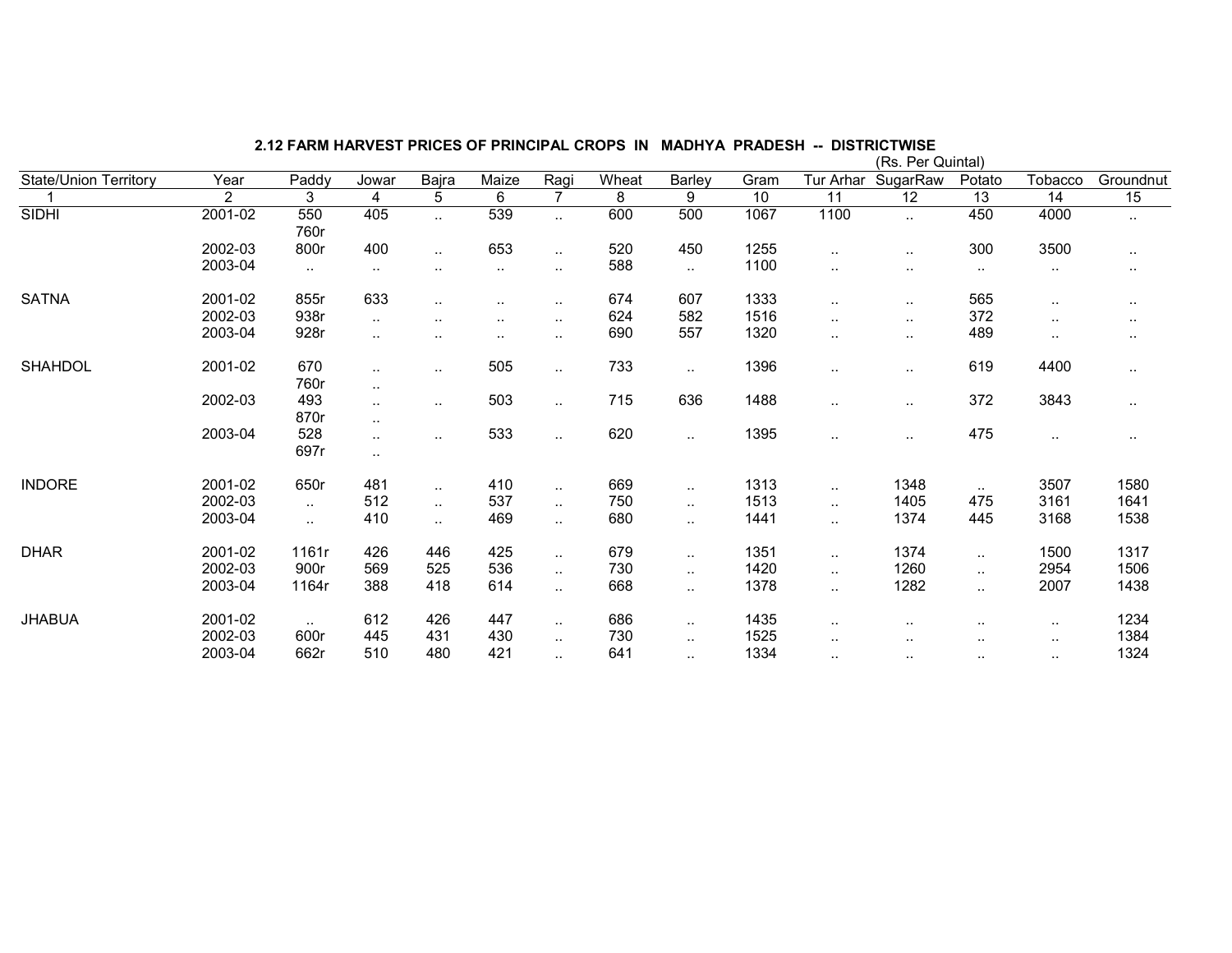|                              |                    |               |               |            |                      |                             |        |                      |                 |                 | (Rs. Per Quintal) |                      |                      |              |
|------------------------------|--------------------|---------------|---------------|------------|----------------------|-----------------------------|--------|----------------------|-----------------|-----------------|-------------------|----------------------|----------------------|--------------|
| <b>State/Union Territory</b> | Year               | Paddy         | Jowar         | Bajra      | Maize                | Ragi                        | Wheat  | Barley               | Gram            | Tur Arhar       | SugarRaw          | Potato               | Tobacco              | Groundnut    |
|                              | 2                  | 3             | 4             | 5          | 6                    | $\overline{7}$              | 8      | 9                    | $\overline{10}$ | $\overline{11}$ | $\overline{12}$   | $\overline{13}$      | $\overline{14}$      | 15           |
| <b>KHARGAON</b>              | $2001 - 02$        | a.<br>1021r   | 394           | 382        | 414                  | $\ddot{\phantom{a}}$        | 659    | $\ddotsc$            | 1420            | 1367            | 1287              | $\ddotsc$            | 4000                 | 1434         |
|                              | 2002-03            | 770<br>933r   | 432           | 488        | 490                  | $\ddotsc$                   | 732    | $\ddotsc$            | 1557            | 1471            | 1254              | $\sim$               | 3143                 | 1552         |
|                              | 2003-04            | $\ddotsc$     | 444           | $\ddotsc$  | 420                  | $\ddot{\phantom{a}}$ .      | 661    | $\ddotsc$            | 1480            | 1631            | 1267              | $\ddotsc$            | 4786                 | 1531         |
| <b>KHANDWA</b>               | 2001-02<br>2002-03 | 927r<br>1008r | 399           | 509<br>472 | 369<br>420           | $\ddotsc$                   | 635    | $\ddot{\phantom{1}}$ | 1358            | 1377            | $\cdot$ .         | $\ddot{\phantom{a}}$ | $\ddotsc$            | 1506<br>1639 |
|                              |                    |               | $\sim$        |            |                      | $\ddotsc$                   | $\sim$ | $\ddotsc$            | $\sim$          | $\sim$ $\sim$   | $\cdot$ .         | $\ddotsc$            | $\sim$ .             |              |
|                              | 2003-04            | $\ddotsc$     | 435           | 500        | $\sim$               | $\ddotsc$                   | 692    | $\ddotsc$            | 1301            | 1646            | . .               |                      | $\cdot$ .            | $\sim$       |
| <b>UJJAIN</b>                | 2001-02            | $\ddotsc$     | 532           | 573        | 485                  | $\ddotsc$                   | 719    | $\ddotsc$            | 1394            | 1536            | . .               | $\cdot$ .            | $\sim$ $\sim$        | 2300         |
|                              | 2002-03            | $\ddotsc$     | 585           | 600        | 508                  | $\ddotsc$                   | 728    | $\ddotsc$            | 1532            | 1360            |                   |                      | $\ddotsc$            | 1474         |
|                              | 2003-04            | $\ddotsc$     | 526           | 589        | 465                  | $\ddotsc$                   | 677    | $\ddotsc$            | 1257            | 1517            |                   |                      | $\sim$               | 1473         |
| <b>MANDSAUR</b>              | 2001-02            |               | 577           | 468        | 403                  | $\ddotsc$                   | 659    | 471                  | 1402            | 1641            | 1318              | $\sim$               | $\cdot$ .            | 1325         |
|                              | 2002-03            | $\ddotsc$     | 602           | 759        | 550                  | $\mathcal{L}_{\mathcal{A}}$ | 730    | 584                  | 1508            | 1466            | 1179              | $\ddot{\phantom{a}}$ | $\ddotsc$            | 1378         |
|                              | 2003-04            | $\ddotsc$     | 406           | 707        | 437                  | $\ddotsc$                   | 700    | 538                  | 1352            | 1670            | 1210              | $\ddotsc$            | $\ldots$             | 1459         |
| <b>RATLAM</b>                | 2001-02            |               | $\sim$ $\sim$ | $\ddotsc$  | 428                  | $\ddotsc$                   | 758    | $\ddotsc$            | 1483            | 1570            | 1477              | $\ddot{\phantom{a}}$ |                      | $\cdot$ .    |
|                              | 2002-03            | $\ddotsc$     | 563           | $\ddotsc$  | 446                  | $\ddotsc$                   | 846    | $\ddotsc$            | 1523            | $\ddotsc$       | 1243              | $\cdot$ .            | $\cdot$ .            | $\sim$       |
|                              | 2003-04            | $\ddotsc$     | 418           | $\ddotsc$  | 421                  | $\ddot{\phantom{a}}$        | 812    | $\ddot{\phantom{1}}$ | 1161            | 1588            | 1252              | $\sim$               | $\sim$               | 1372         |
| <b>DEWAS</b>                 | 2001-02            | $\ddotsc$     | 467           | $\ddotsc$  | 423                  | $\ddotsc$                   | 650    | $\ddotsc$            | 1355            | 1594            | 1225              | 700                  | 2800                 | $\sim$       |
|                              | 2002-03            | $\ddotsc$     | 594           | $\ddotsc$  | 431                  | $\ddotsc$                   | 710    | $\ddotsc$            | 1500            | 1575            | 1162              | 450                  | $\ddotsc$            | 1901         |
|                              | 2003-04            | $\ddotsc$     | 402           | $\ddotsc$  | 492                  | $\ddotsc$                   | 667    | $\ddotsc$            | 1450            | $\ddotsc$       | 1224              | 550                  | $\cdot$ .            | $\sim$       |
| <b>SHAJAPUR</b>              | 2001-02            | 1300r         | 548           | $\ldots$   | 395                  | $\ddotsc$                   | 679    | $\ddotsc$            | 1453            | 1782            | 1201              | $\ldots$             | $\cdot$ .            | 1234         |
|                              | 2002-03            | 1000r         | 524           | $\ldots$   | 480                  | $\ddotsc$                   | 788    | $\ddotsc$            | 1496            | 1750            | 1080              | $\cdot$ .            | $\cdot$ .            | 1326         |
|                              | 2003-04            | 480           | 488           | $\ldots$   | 458                  | $\ddotsc$                   | 645    | $\ddotsc$            | 1335            | $\sim$          | 1172              | $\sim$               | $\cdot$ .            | 1296         |
| <b>MORENA</b>                | 2001-02            | 813<br>1008r  | 449           | 392        | $\sim$               | $\cdot$ .                   | 573    | 508                  | 1396            | $\sim$ $\sim$   | 1097              | 450                  | 3950                 | 1650         |
|                              | 2002-03            | 750<br>932r   | 547           | 537        | $\ddot{\phantom{a}}$ | $\ddot{\phantom{a}}$        | 645    | 599                  | 1510            | 1722            | 1022              | 285                  | 4007                 | 1804         |
|                              | 2003-04            | 885r          | 398           | 346        | $\ddot{\phantom{a}}$ |                             | 637    | 545                  | 1518            | 1637            | 1022              | 315                  | $\ddot{\phantom{a}}$ | 1976         |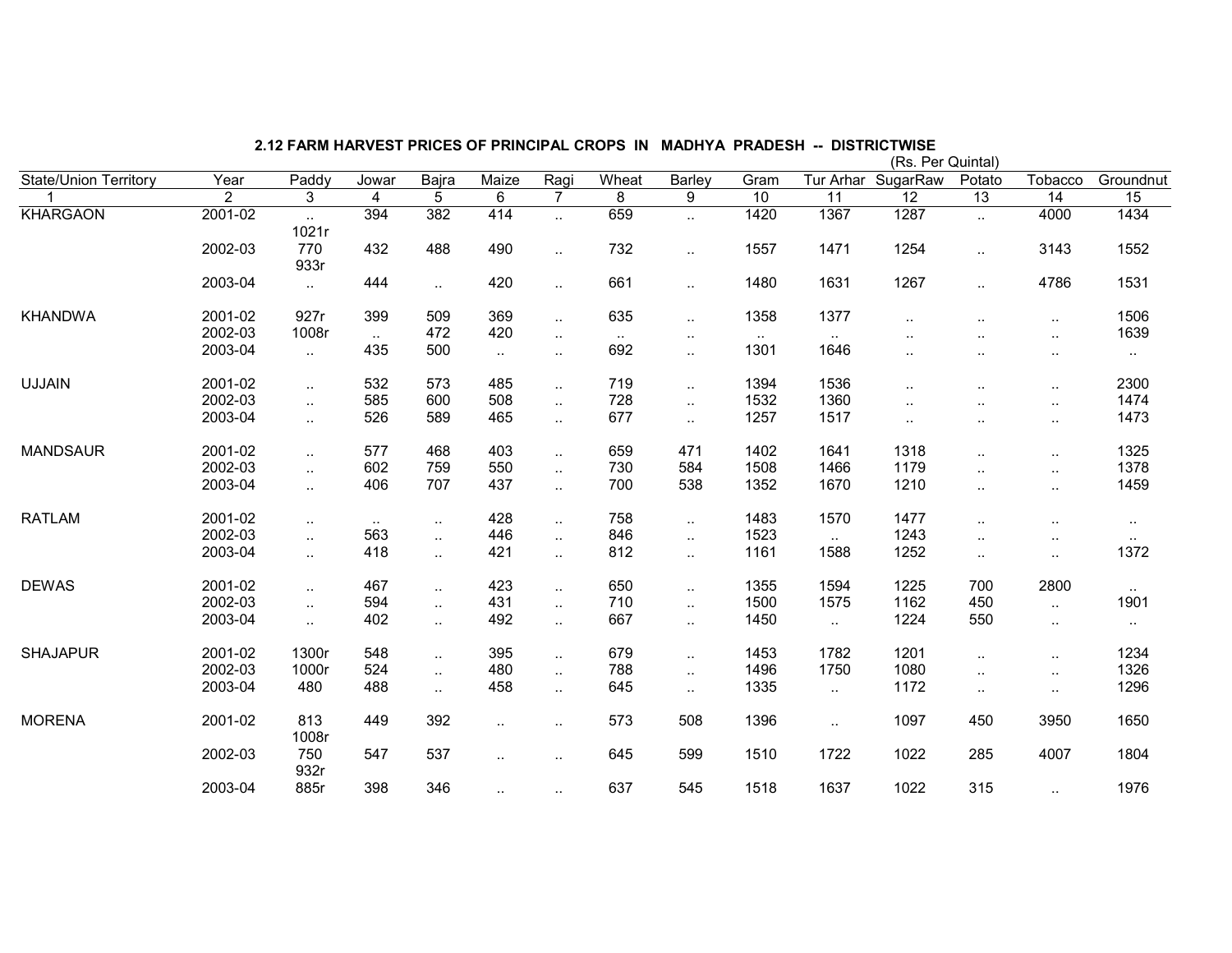|                              |                |                          |                |                             |           |                      |       |           |                 |                 | (Rs. Per Quintal)    |                      |                      |           |
|------------------------------|----------------|--------------------------|----------------|-----------------------------|-----------|----------------------|-------|-----------|-----------------|-----------------|----------------------|----------------------|----------------------|-----------|
| <b>State/Union Territory</b> | Year           | Paddy                    | Jowar          | Bajra                       | Maize     | Ragi                 | Wheat | Barley    | Gram            | Tur Arhar       | SugarRaw             | Potato               | Tobacco              | Groundnut |
| 1                            | $\overline{2}$ | 3                        | $\overline{4}$ | 5                           | 6         | $\overline{7}$       | 8     | 9         | $\overline{10}$ | $\overline{11}$ | $\overline{12}$      | $\overline{13}$      | 14                   | 15        |
| <b>BHIND</b>                 | 2001-02        | $\sim$<br>1293r          | $\ddotsc$      | 426                         |           | $\sim$               | 557   | $\ldots$  | $\sim$          | $\sim$          | $\sim$               | $\sim$               | $\cdot$ .            | $\cdot$ . |
|                              | 2002-03        | 458<br>969r              | 547            | 505                         | $\ddotsc$ | $\sim$               | 606   | 551       | 1489            | 1443            |                      | $\sim$               | 3788                 | $\sim$    |
|                              | 2003-04        | 836r                     | 417            | 361                         | $\ddotsc$ | $\ldots$             | 636   | 520       | 1388            | 1635            | $\ldots$             | $\sim$               | 3036                 | $\ldots$  |
| <b>GWALIOR</b>               | 2001-02        | 436<br>663r              | 449            | 393                         | 465       | $\ddotsc$            | 624   | 581       | 1454            | 1135            | 1142                 | 330                  | 2003                 | 1397      |
|                              | 2002-03        | 578<br>909r              | 596            | 527                         | 505       | $\sim$               | 670   | 577       | 1542            | 2047            | 1129                 | 276                  | $\ddotsc$            | 1142      |
|                              | 2003-04        | 610<br>935r              | 467            | 411                         | 423       | $\ddotsc$            | 661   | 538       | 1446            | 1718            | 1018                 | 355                  | 4500                 | 1617      |
| <b>SHIVPURI</b>              | 2001-02        | 600<br>800r              | 700            | 429                         | 439       | $\ldots$             | 656   | 469       | 1374            | 1238            | 1189                 | 507                  |                      | 1256      |
|                              | 2002-03        | $\ddotsc$<br>970r        | 684            | 578                         | 663       | $\ddotsc$            | 659   | 467       | 1485            | 1650            | 1067                 | $\ddotsc$            | $\ddotsc$            | 1509      |
|                              | 2003-04        | 1156r                    | 522            | 361                         | 424       | $\ddot{\phantom{a}}$ | 672   | 516       | 1349            | 1565            | 1051                 | 373                  | $\ddotsc$            | 1598      |
| <b>GUNA</b>                  | 2001-02        | $\ddotsc$                | 634            | $\ddotsc$                   | 542       | $\ddotsc$            | 734   | $\ddotsc$ | 1431            | $\ddotsc$       | 1196                 | $\ldots$             |                      | $\sim$    |
|                              | 2002-03        | $\ddotsc$                | 620            | $\mathbf{L}$                | 596       | $\sim$               | 903   | $\ddotsc$ | 1515            | $\ddotsc$       | 935                  | $\sim$               |                      | $\sim$    |
|                              | 2003-04        | $\ddotsc$                | 547            | $\sim$                      | 459       | $\ddotsc$            | 626   | $\ddotsc$ | 1344            | $\ddotsc$       | 982                  | 487                  | $\ddot{\phantom{a}}$ | $\ddotsc$ |
| <b>DATIA</b>                 | 2001-02        | $\sim$                   | 528            | 411                         | 430       | $\ddotsc$            | 576   | 497       | 1342            | $\ddotsc$       |                      |                      |                      | ٠.        |
|                              | 2002-03        | 677<br>1130r             | 525            | 555                         | $\sim$    | $\cdot$ .            | 589   | 541       | 1467            | $\ddotsc$       |                      |                      |                      | $\cdot$ . |
|                              | 2003-04        | 1000R                    | 633            | 480                         | 394       | $\ddotsc$            | 606   | 488       | 1347            | 2000            | $\ddot{\phantom{a}}$ |                      | $\ddot{\phantom{a}}$ | $\ddotsc$ |
| <b>BHOPAL</b>                | 2001-02        | 805<br>1250r             | $\ddotsc$      | $\sim$                      | 490       | $\ddotsc$            | 698   | $\ddotsc$ | 1436            | 1283            | 1183                 | $\ddot{\phantom{a}}$ | $\ldots$             | 1283      |
|                              | 2002-03        | 517                      | 511            | $\mathcal{L}_{\mathcal{A}}$ | 479       | $\ddotsc$            | 712   | $\ddotsc$ | 1400            | 1522            | 1204                 |                      | $\ddotsc$            | 1658      |
|                              | 2003-04        | $\sim$                   | 494            | $\sim$                      | 597       | $\ldots$             | 656   | $\ddotsc$ | 1348            | 1658            | 1316                 | ٠.                   | $\sim$               | 1650      |
| <b>SEHORE</b>                | 2001-02        | 500<br>1237r             | 489            | $\sim$                      | 426       | $\cdot$ .            | 687   | $\ldots$  | 1351            | 1488            | 1236                 | $\ddot{\phantom{a}}$ |                      | $\sim$    |
|                              | 2002-03        | 1258r                    | 533            | $\ddotsc$                   | 442       | $\ldots$             | 708   | $\ldots$  | 1433            | 1633            | 1213                 | $\sim$               | $\sim$               | $\cdot$ . |
|                              | 2003-04        | $\overline{\phantom{a}}$ | 529            |                             | 428       |                      | 665   |           | 1302            | 1573            | 1142                 |                      |                      |           |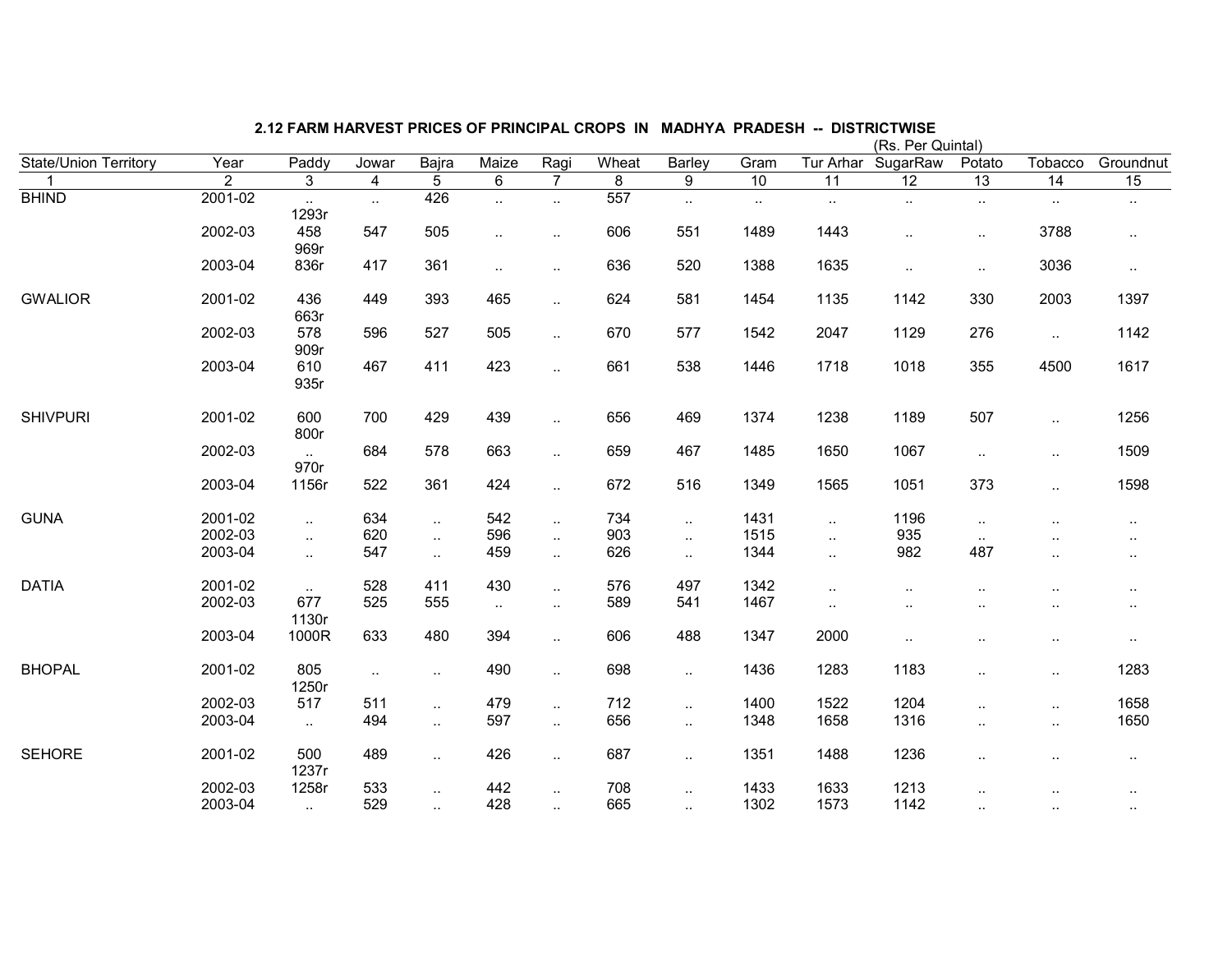|                       |                |                      |                      |                             |                      |                      |           |           |                      |                      | (Rs. Per Quintal)    |                      |                      |                 |
|-----------------------|----------------|----------------------|----------------------|-----------------------------|----------------------|----------------------|-----------|-----------|----------------------|----------------------|----------------------|----------------------|----------------------|-----------------|
| State/Union Territory | Year           | Paddy                | Jowar                | Bajra                       | Maize                | Ragi                 | Wheat     | Barley    | Gram                 | Tur Arhar            | SugarRaw             | Potato               | Tobacco              | Groundnut       |
| 1                     | $\overline{2}$ | 3                    | $\overline{4}$       | $\overline{5}$              | $\,6\,$              | $\overline{7}$       | 8         | 9         | $\overline{10}$      | 11                   | $\overline{12}$      | $\overline{13}$      | $\overline{14}$      | $\overline{15}$ |
| <b>RAISEN</b>         | 2001-02        | 750<br>800r          | 508                  | $\ddot{\phantom{a}}$        | 580                  | $\ddot{\phantom{a}}$ | 675       | $\ddotsc$ | 1383                 | 1302                 |                      |                      | $\ddotsc$            | $\ddotsc$       |
|                       | 2002-03        | 1088r                | 547                  | $\ddotsc$                   | 463                  | $\ddotsc$            | 699       | $\ddotsc$ | 1342                 | 1459                 | $\ddot{\phantom{a}}$ |                      |                      |                 |
|                       | 2003-04        | 933r                 | 585                  | $\mathcal{L}_{\mathcal{A}}$ | 700                  | $\ddotsc$            | 674       | $\ddotsc$ | 1276                 | 1408                 |                      |                      |                      |                 |
| <b>VIDISHA</b>        | 2001-02        | $\ddotsc$            | 623                  | $\sim$ .                    | $\ldots$             | $\cdot$ .            | 796       | $\ddotsc$ | 1385                 | $\sim$               |                      |                      |                      |                 |
|                       | 2002-03        | $\ddotsc$            | 560                  | $\mathcal{L}_{\mathcal{A}}$ | 573                  | $\ddotsc$            | 806       | $\ddotsc$ | 1449                 | 1400                 |                      |                      | $\cdot$ .            |                 |
|                       | 2003-04        | $\ddotsc$            | 518                  | $\sim$                      | 580                  | $\ddotsc$            | 748       | $\ddotsc$ | 1353                 | 1587                 |                      | ٠.                   | $\cdot$ .            | $\cdot$ .       |
| <b>BETUL</b>          | 2001-02        | 991r                 | 415                  | $\mathcal{L}_{\mathcal{A}}$ | 398                  | $\ddotsc$            | 645       | $\ddotsc$ | 1371                 | 1415                 | 1141                 | $\ddot{\phantom{a}}$ | $\ldots$             | 1125            |
|                       | 2002-03        | 1028r                | 475                  | $\ddotsc$                   | 425                  | $\ddotsc$            | 658       | $\ddotsc$ | 1431                 | 1489                 | 998                  | $\ddot{\phantom{a}}$ | $\ddotsc$            | 1323            |
|                       | 2003-04        | 1200r                | 479                  | $\ddotsc$                   | 390                  | $\ddotsc$            | 683       | $\ddotsc$ | 1344                 | 1581                 | 1056                 | $\cdot$ .            | $\sim$               | 1553            |
| <b>RAJGARH</b>        | 2001-02        | 414<br>1043r         | 558                  | $\ddotsc$                   | 441                  | $\ddotsc$            | 660       | $\cdot$ . | 1409                 | 1619                 | 1241                 | $\cdot$ .            | $\sim$               | 1314            |
|                       | 2002-03        | 833r                 | 639                  | $\sim$                      | 513                  | $\ldots$             | 710       | $\ddotsc$ | 1481                 | 1564                 | 1152                 | $\cdot$ .            | $\sim$               | 1609            |
|                       | 2003-04        | 1325r                | 523                  | $\ddotsc$                   | 482                  | $\ddot{\phantom{a}}$ | 655       | $\ddotsc$ | 1351                 | 1632                 | 1212                 | $\ddot{\phantom{a}}$ | $\ddotsc$            | 1438            |
| HOSHANGABAD           | 2001-02        | 926r                 | 706                  | $\ddotsc$                   | $\cdot$ .            | ٠.                   | 632       | $\cdot$ . | 1390                 | 1350                 |                      |                      |                      | $\cdot$ .       |
|                       | 2002-03        | 915r                 | 717                  | $\ddotsc$                   | $\ddot{\phantom{a}}$ | $\sim$               | 643       | $\ddotsc$ | 1411                 | $\sim$               |                      |                      |                      |                 |
|                       | 2003-04        | $\sim$               | $\cdot$ .            | $\ddotsc$                   | $\ddot{\phantom{a}}$ | $\sim$               | 635       | $\cdot$ . | 1392                 | 1400                 |                      |                      |                      | $\cdot$ .       |
| <b>DINDORI</b>        | 2001-02        | 735r                 | $\ddot{\phantom{a}}$ | $\ddotsc$                   | 343                  | $\ddotsc$            | 800       | $\ddotsc$ | 1385                 |                      |                      | ٠.                   | $\cdot$ .            |                 |
|                       | 2002-03        | 786r                 | $\ddotsc$            | $\ddotsc$                   | 429                  | $\cdot$ .            | $\ddotsc$ | $\cdot$ . | 1413                 | $\ddot{\phantom{a}}$ |                      | ٠.                   | $\ddotsc$            |                 |
|                       | 2003-04        | 722r                 | $\ddotsc$            | $\ddot{\phantom{1}}$        | 385                  | $\cdot$ .            | $\sim$    | $\ddotsc$ | 1379                 | $\ddot{\phantom{a}}$ | ٠.                   | ٠.                   | $\cdot$ .            |                 |
| <b>UMARIA</b>         | 2001-02        | 844r                 |                      | $\ddot{\phantom{1}}$        | 483                  | $\ddotsc$            | 639       | 500       | 1392                 | $\sim$               | $\ddot{\phantom{a}}$ | 525                  | $\ldots$             | $\cdot$ .       |
|                       | 2002-03        | 871r                 | 472                  | $\sim$ .                    | 441                  | $\ddotsc$            | 631       | 502       | 1406                 | 1387                 | $\ddotsc$            | 400                  | $\ddot{\phantom{a}}$ |                 |
|                       | 2003-04        | $\sim$               | 573                  | $\sim$                      | 443                  | $\cdot$ .            | 700       | $\ddotsc$ | 1358                 | $\ddotsc$            |                      | 449                  | 5000                 | $\ddotsc$       |
| <b>BARWANI</b>        | 2001-02        | $\ldots$             | 363                  | 478                         | $\sim$               | $\sim$               | 639       | $\ddotsc$ |                      |                      |                      |                      | $\cdot$ .            | 1283            |
|                       | 2002-03        | 900r                 | 589                  | 471                         | 429                  | $\ddotsc$            | 690       | $\ddotsc$ | $\ddot{\phantom{a}}$ |                      | $\ddot{\phantom{a}}$ | $\ddotsc$            | $\ddotsc$            | 1624            |
|                       | 2003-04        | $\ddotsc$            | 413                  | 488                         | $\ddotsc$            | $\cdot$ .            | 678       | $\ddotsc$ | $\cdot$ .            |                      |                      | $\cdot$ .            | $\sim$               | 1594            |
| <b>NEEMUCH</b>        | 2001-02        |                      | $\cdot$ .            | $\ddotsc$                   | 375                  | $\sim$               | 673       | $\sim$    |                      | $\ddotsc$            |                      | $\cdot$ .            | $\cdot$ .            | 1230            |
|                       | 2002-03        |                      |                      | $\ddot{\phantom{1}}$        | 542                  | $\ddotsc$            | 716       | $\ddotsc$ |                      |                      |                      |                      | $\cdot$ .            | 1492            |
|                       | 2003-04        | $\ddot{\phantom{a}}$ | $\cdot$              | $\sim$                      | 412                  | $\ddotsc$            | 700       | $\ddotsc$ | $\ddot{\phantom{a}}$ | $\ddot{\phantom{a}}$ | $\ddot{\phantom{a}}$ |                      | $\ddotsc$            | 1494            |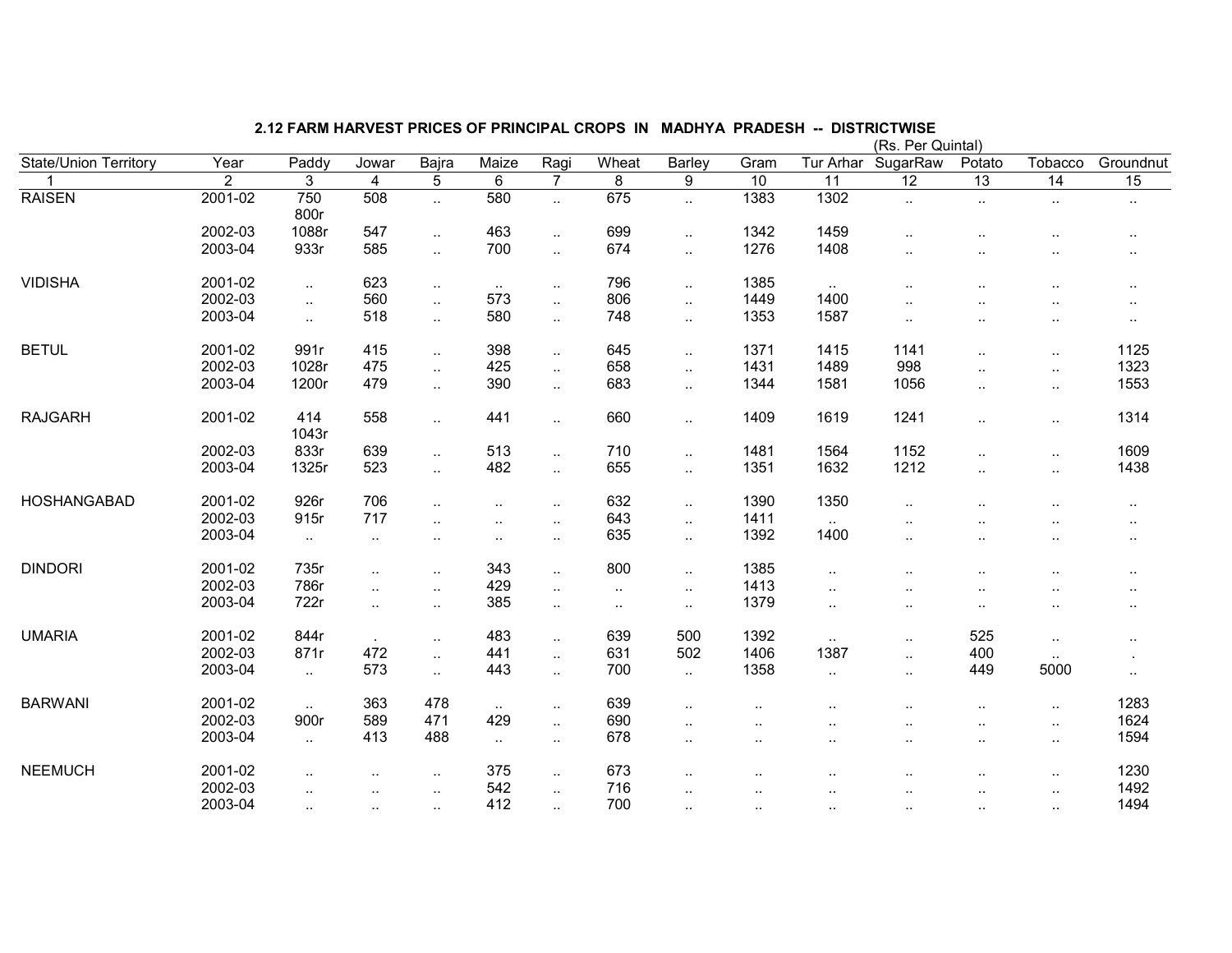|                                                                    |                |              |                      |                |                        |                        |           |                      |               |                 | (Rs. Per Quintal) |                      |                      |           |
|--------------------------------------------------------------------|----------------|--------------|----------------------|----------------|------------------------|------------------------|-----------|----------------------|---------------|-----------------|-------------------|----------------------|----------------------|-----------|
| <b>State/Union Territory</b>                                       | Year           | Paddy        | Jowar                | Bajra          | Maize                  | Ragi                   | Wheat     | Barley               | Gram          | Tur Arhar       | SugarRaw          | Potato               | Tobacco              | Groundnut |
|                                                                    | $\overline{2}$ | 3            | $\overline{4}$       | $\overline{5}$ | 6                      | $\overline{7}$         | 8         | 9                    | 10            | $\overline{11}$ | 12                | $\overline{13}$      | $\overline{14}$      | 15        |
| <b>SHEOPUR</b>                                                     | 2001-02        | 450<br>1300r | 520                  | 418            | $\ddotsc$              | $\ldots$               | 600       | $\ddotsc$            | 1388          | $\sim$          | 1062              | 396                  | $\sim$               | $\cdot$ . |
|                                                                    | 2002-03        | 1200r        | $\sim$ $\sim$        | 622            | $\ddotsc$              | $\ddot{\phantom{a}}$ . | 667       | $\ddotsc$            | 1696          | $\ddotsc$       | 1163              | 400                  | $\ddotsc$            | 1200      |
|                                                                    | 2003-04        | 560          | 440                  | 332            | $\ddot{\phantom{a}}$ . | $\ddot{\phantom{1}}$   | 685       | $\sim$               | $\sim$        | $\ddotsc$       | 1222              | 278                  | $\ddotsc$            | $\sim$    |
| <b>HARDA</b>                                                       | 2001-02        | 1098r        | 529                  | $\ddotsc$      | $\ddot{\phantom{a}}$   | $\ddotsc$              | 619       | $\sim$               | 1360          | $\ddotsc$       | $\cdot$ .         | ٠.                   |                      |           |
|                                                                    | 2002-03        | 1303r        | 523                  | $\ldots$       | $\ddot{\phantom{a}}$   | $\cdot$ .              | 645       | $\ddotsc$            | 1403          |                 |                   |                      |                      | $\cdot$ . |
|                                                                    | 2003-04        | $\ddotsc$    | 479                  | $\ldots$       | $\ddotsc$              | $\ddot{\phantom{a}}$ . | 632       | $\cdot$ .            | 1350          | $\ddotsc$       | $\ddotsc$         | $\cdot$ .            |                      | $\cdot$ . |
| <b>KATNI</b>                                                       | 2001-02        | 687<br>728r  | $\ddotsc$            | $\ddotsc$      | 516                    | $\ddotsc$              | 640       | $\ddotsc$            | $\ldots$      | $\ddotsc$       | $\cdot$ .         | 455                  | $\cdot$ .            | $\cdot$ . |
|                                                                    | 2002-03        | 410<br>702r  | $\ddot{\phantom{1}}$ | . .            | 499                    | $\ldots$               | 627       | $\sim$               |               |                 | $\sim$            | 414                  | $\sim$               | $\cdot$ . |
|                                                                    | 2003-04        | 777r         | $\ddotsc$            | $\cdot$ .      | 506                    | $\ddotsc$              | 638       | $\sim$               |               |                 | $\ddotsc$         | 373                  | $\sim$               | $\cdot$ . |
| <b>ANUPPUR</b>                                                     | 2001-02        | $\cdot$ .    |                      |                | $\cdot$ .              | $\cdot$ .              | $\cdot$ . |                      | ٠.            |                 |                   | $\ddotsc$            |                      | $\cdot$ . |
|                                                                    | 2002-03        | $\cdot$ .    | ٠.                   |                | $\sim$                 | $\sim$                 | $\sim$    | $\cdot$ .            | $\sim$ $\sim$ |                 |                   | ٠.                   | $\ddotsc$            | $\cdot$ . |
|                                                                    | 2003-04        | $\cdot$ .    |                      | $\cdot$ .      | $\ddot{\phantom{a}}$   | $\ddotsc$              | 718       | $\cdot$ .            | 1313          | $\ddotsc$       | $\cdot$ .         | $\ddotsc$            | $\ddotsc$            | $\cdot$ . |
| <b>BURHANPUR</b>                                                   | 2001-02        |              | $\ddot{\phantom{a}}$ | $\cdot$ .      | $\ddot{\phantom{a}}$   | $\ddot{\phantom{a}}$ . | $\ldots$  |                      |               |                 |                   | $\ddot{\phantom{a}}$ |                      |           |
|                                                                    | 2002-03        | $\ddotsc$    |                      |                | $\ddot{\phantom{a}}$   | $\ddotsc$              | $\sim$    |                      | $\cdot$ .     |                 |                   | $\ddot{\phantom{a}}$ | $\ddot{\phantom{a}}$ | $\cdot$ . |
|                                                                    | 2003-04        | $\cdot$ .    | $\ddot{\phantom{a}}$ | $\cdot$ .      | $\ddot{\phantom{a}}$   | $\ddotsc$              | 681       | $\ddotsc$            | $\cdot$ .     |                 | $\cdot$ .         | $\ddot{\phantom{a}}$ | $\ddot{\phantom{a}}$ |           |
| <b>ASHOKNAGAR</b>                                                  | 2001-02        | $\ddotsc$    | $\ddot{\phantom{a}}$ |                | $\ddotsc$              | $\ddot{\phantom{a}}$ . | $\cdot$ . |                      |               | ٠.              |                   | $\ddot{\phantom{a}}$ |                      |           |
|                                                                    | 2002-03        | $\sim$       | $\sim$ $\sim$        |                | $\sim$                 | $\sim$                 | $\sim$    | $\ddot{\phantom{0}}$ |               | ٠.              | $\sim$ $\sim$     | $\sim$ $\sim$        | ٠.                   | $\cdot$ . |
|                                                                    | 2003-04        | $\ddotsc$    | 470                  | $\ldots$       | 337                    | $\ddotsc$              | 908       | $\sim$               | $\cdot$ .     | $\ddotsc$       | 825               | 362                  | $\cdot$ .            | $\cdot$ . |
| <b>MADHYA PRADESH</b><br><b>(STATE WEIGHTED</b><br><b>AVERAGE)</b> | 2001-02        | 527<br>717r  | 461                  | 405            | 429                    | $\ddotsc$              | 662       | 495                  | 1377          | 1323            | 1117              | 514                  | 2303                 | 1280      |
|                                                                    | 2002-03        | 499<br>829r  | 504                  | 524            | 496                    | 764                    | 681       | 527                  | 1438          | 1502            | 1028              | 417                  | 3630                 | 1477      |
|                                                                    | 2003-04        | 466<br>814r  | 507                  | 364            | 458                    | $\ddotsc$              | 680       | 537                  | 1348          | 1561            | 1009              | 437                  | 4091                 | 1547      |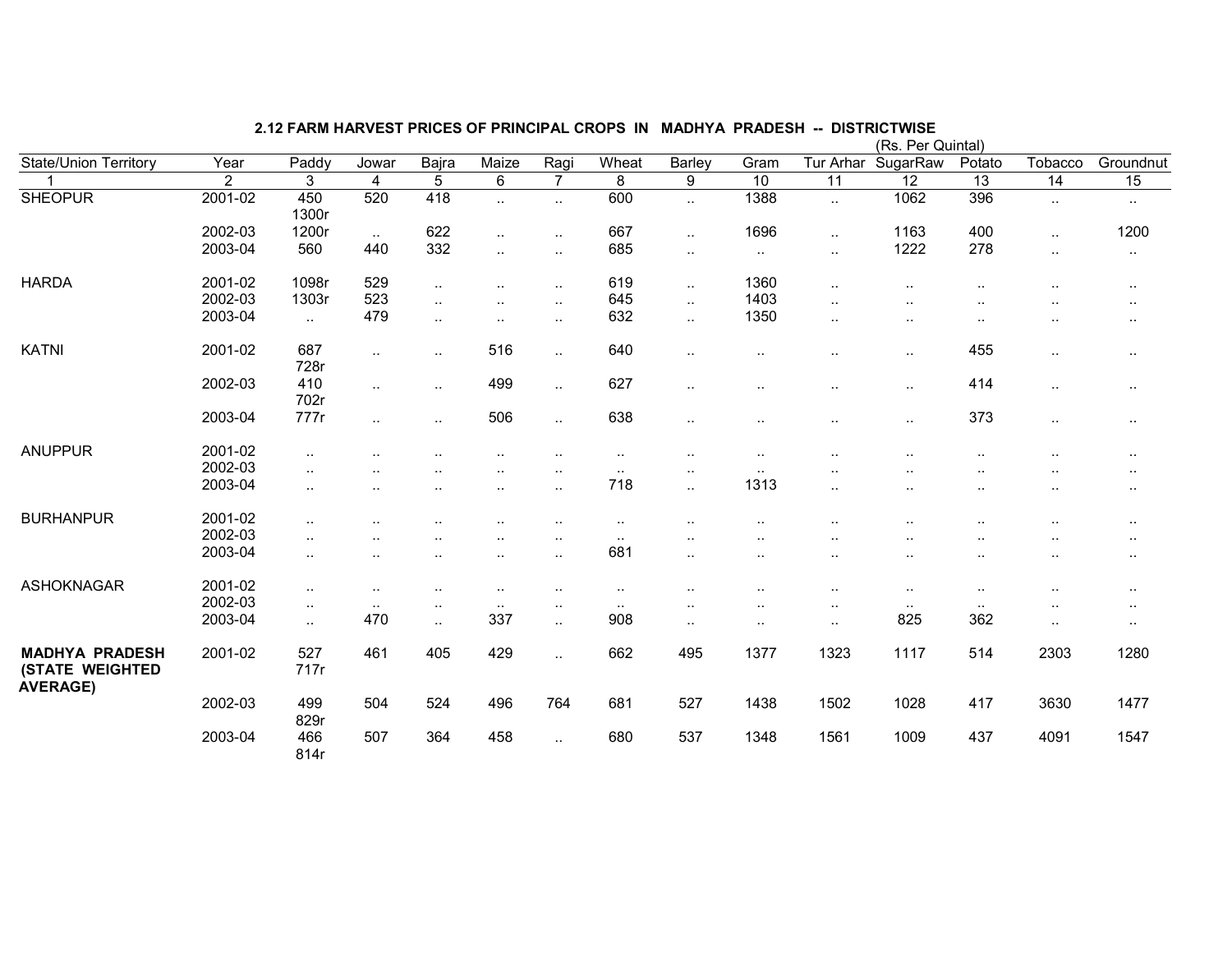|                              |                |                             |                |                      |                                     |           |                      |           |                      |                      | (RS. Per Quintal) |                      |                      |                      |
|------------------------------|----------------|-----------------------------|----------------|----------------------|-------------------------------------|-----------|----------------------|-----------|----------------------|----------------------|-------------------|----------------------|----------------------|----------------------|
| <b>State/Union Territory</b> | Year           |                             |                |                      | RapeSeed Sesamum Linseed CasterSeed | Nigerseed | Cotton               | Soyabean  | Sunnhemp             | Pepper               | Ginger            | Chilly               | Turmeric             | Mesta                |
|                              |                |                             |                |                      |                                     |           |                      |           |                      |                      | Fresh             |                      |                      |                      |
|                              | $\overline{2}$ | 16                          | 17             | 18                   | 19                                  | $20\,$    | 21                   | 22        | 23                   | 24                   | 25                | 26                   | 27                   | 28                   |
| <b>JABALPUR</b>              | 2001-02        | 1060                        | 1990           | 1364                 | $\sim$                              | 1195      | $\ddotsc$            | $\ddotsc$ | 2500                 | $\sim$               | 1490              | $\ddotsc$            | $\sim$               | $\sim$               |
|                              | 2002-03        | 1220                        | 2126           | 1640                 | $\sim$                              | 1538      | $\cdot$ .            | $\cdot$ . | 800                  | $\sim$               | 1816              | $\ddotsc$            |                      | $\cdot$ .            |
|                              | 2003-04        | 1572                        | 2374           | 1750                 | $\sim$                              | 1580.     | $\ddotsc$            | $\ddotsc$ | 550                  | $\ddotsc$            | 2852              | $\ddotsc$            |                      | $\ddotsc$            |
|                              |                |                             |                |                      |                                     |           |                      |           |                      |                      |                   |                      |                      |                      |
| <b>BALAGHAT</b>              | 2001-02        | 1300                        | $\ddotsc$      | 1146                 | $\ddotsc$                           |           |                      |           | ٠.                   | $\sim$               | 1713              | 3778                 | $\ddotsc$            | $\sim$               |
|                              | 2002-03        | $\ddotsc$                   | $\ddotsc$      | 1800                 | $\ddotsc$                           |           | $\ddot{\phantom{a}}$ |           | $\ddot{\phantom{a}}$ | $\ldots$             | 2022              | 4122                 | $\ddotsc$            | $\ddotsc$            |
|                              | 2003-04        | 1500                        | $\mathbf{L}$   | 1500                 | $\ddotsc$                           | $\ddotsc$ | $\sim$               | ٠.        | ٠.                   | $\sim$               | 3899              | 5183                 | $\ddotsc$            | $\sim$               |
| CHHINDWARA                   | 2001-02        | $\ddotsc$                   | 2700           | $\cdot$ .            | $\cdot$ .                           | $\sim$    | 1590                 | 892       |                      | $\sim$               | 1396              | 3801                 | $\ddotsc$            | $\cdot$ .            |
|                              | 2002-03        | $\ddotsc$                   | 2602           | $\ddot{\phantom{a}}$ | $\ddot{\phantom{a}}$                | 2534      | 1990                 | 1329      | $\ddotsc$            | $\ldots$             | 1449              | 3868                 | $\ddotsc$            | $\cdot$ .            |
|                              | 2003-04        | $\ddotsc$                   | 2222           | $\ddotsc$            | $\sim$                              | $\ddotsc$ | 2563                 | 1314      | $\ddotsc$            | $\sim$               | 3275              | 4058                 | $\sim$               | $\ddot{\phantom{a}}$ |
| <b>SHIVANI</b>               | 2001-02        |                             | 1610           | 1439                 |                                     | 1300      |                      | 905       | 800                  |                      | 1200              |                      |                      |                      |
|                              | 2002-03        | $\ddotsc$                   |                |                      | $\ldots$                            | 1503      | $\sim$               |           |                      | $\sim$               | 1321              | $\ddot{\phantom{a}}$ |                      | ٠.                   |
|                              |                | $\ddotsc$                   | 1206           | 1640                 | $\ldots$                            |           | $\ddotsc$            | 1276      | 896                  | $\ddotsc$            |                   | $\ddot{\phantom{a}}$ |                      | $\ddotsc$            |
|                              | 2003-04        | $\ddotsc$                   | 2811           | 1711                 | $\ldots$                            | 1497      | $\ddotsc$            | 1377      | 740                  | $\sim$               | 3602              | $\ddotsc$            |                      | $\cdot$ .            |
| <b>MANDLA</b>                | 2001-02        | 1156                        | 1939           | 1376                 | $\sim$                              | 1314      | $\ddotsc$            | $\sim$    | 713                  | $\ldots$             |                   |                      |                      |                      |
|                              | 2002-03        | 1471                        | 1935           | 1750                 | $\sim$                              | 2000      | $\ddotsc$            | $\cdot$ . | $\ddotsc$            | $\cdot$ .            |                   |                      | $\ddotsc$            | $\cdot$ .            |
|                              | 2003-04        | 1875                        | 2442           | 1700                 | $\sim$                              | 1775      | $\cdot$ .            | $\sim$    | $\sim$               | $\sim$               | $\ddotsc$         | $\cdot$              | $\ddot{\phantom{1}}$ | $\cdot$ .            |
| <b>NARSINHPUR</b>            | 2001-02        |                             | 2016           |                      |                                     |           |                      | 921       |                      |                      | 1292              |                      |                      |                      |
|                              | 2002-03        | $\ddot{\phantom{a}}$        |                | $\ddot{\phantom{a}}$ |                                     | $\ddotsc$ | $\ddotsc$            | 1236      | $\ddot{\phantom{a}}$ | $\cdot$ .            | 1610              | $\ddot{\phantom{a}}$ |                      | ٠.                   |
|                              | 2003-04        | $\sim$                      | $\sim$<br>2298 | $\ddotsc$            | ٠.                                  | ٠.        | $\ddotsc$            | 1253      | $\ddot{\phantom{a}}$ | $\sim$               | 3910              | $\ddot{\phantom{a}}$ | $\ddotsc$            | $\ddotsc$            |
|                              |                | $\ddotsc$                   |                | $\sim$               | $\cdot$ .                           | $\ddotsc$ | $\sim$               |           | $\sim$               | $\sim$               |                   | $\ddotsc$            | $\sim$               | $\ddotsc$            |
| <b>SAGAR</b>                 | 2001-02        | $\ddotsc$                   | 1767           | 1577                 | $\ddotsc$                           | $\ddotsc$ | $\ddotsc$            | 939       | $\ddotsc$            | $\sim$               | 1607              |                      |                      | $\ddotsc$            |
|                              | 2002-03        | $\ddotsc$                   | 1890           | 1783                 | $\ddotsc$                           | $\ddotsc$ | $\sim$               | 1265      | $\ddotsc$            | $\sim$               | 1536              | $\ddot{\phantom{a}}$ |                      | $\ddotsc$            |
|                              | 2003-04        | $\ddotsc$                   | 2050           | 1690                 | $\sim$                              |           | $\sim$               | 1402      | ٠.                   | $\sim$               | 3098              | $\ddotsc$            | $\ddotsc$            | $\cdot$ ,            |
| <b>DAMOH</b>                 | 2001-02        | $\ddot{\phantom{1}}$        | 1586           | 1415                 |                                     |           |                      |           |                      |                      | 1516              |                      |                      |                      |
|                              | 2002-03        |                             | 1835           | 1793                 | $\ddotsc$                           |           | $\ddotsc$            | ٠.        |                      | $\sim$               | 1712              | $\ddotsc$            | $\ddotsc$            | $\ddotsc$            |
|                              | 2003-04        | $\mathcal{L}_{\mathcal{A}}$ | 2611           | 1576                 | $\sim$                              | ٠.        | $\ddotsc$            | ٠.        | $\cdot$ .            | $\cdot$ .            | 3255              | $\ddot{\phantom{a}}$ | $\ddotsc$            | $\ddotsc$            |
|                              |                | $\ddot{\phantom{a}}$        |                |                      | $\ddotsc$                           | $\ddotsc$ | $\sim$               | ٠.        | ٠.                   | $\sim$               |                   | $\ddotsc$            | $\ddot{\phantom{1}}$ | $\cdot$ .            |
| <b>PANNA</b>                 | 2001-02        | 1213                        | 1946           | 1367                 | $\ddotsc$                           |           | $\cdot$ .            |           |                      | $\ddot{\phantom{a}}$ |                   |                      |                      |                      |
|                              | 2002-03        | 1321                        | 2233           | 1600                 | $\cdot$ .                           |           | $\cdot$ .            |           |                      | $\ddot{\phantom{a}}$ |                   |                      |                      | $\sim$               |
|                              | 2003-04        | 1800                        | 2188           | $\sim$               | $\sim$                              | $\sim$    | $\sim$               |           | $\cdot$ .            | $\cdot$ .            | $\cdot$ .         | $\sim$               | $\sim$               |                      |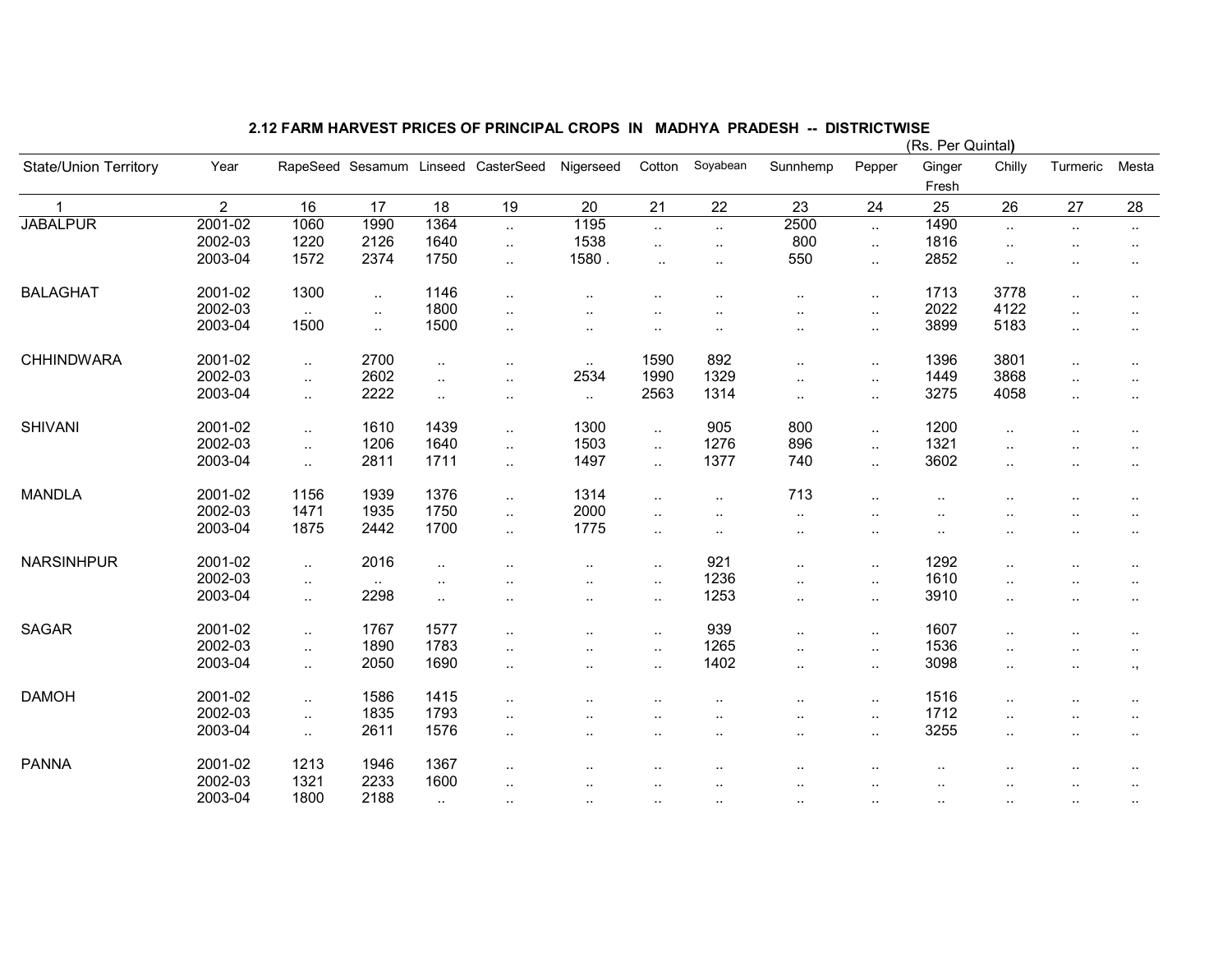|                              |                |                             |           |           |                                               |                      |                      |                      |                      |                      | (RS. Per Quintal)    |                      |                      |                      |
|------------------------------|----------------|-----------------------------|-----------|-----------|-----------------------------------------------|----------------------|----------------------|----------------------|----------------------|----------------------|----------------------|----------------------|----------------------|----------------------|
| <b>State/Union Territory</b> | Year           |                             |           |           | RapeSeed Sesamum Linseed CasterSeed Nigerseed |                      | Cotton               |                      | Soyabean Sunnhemp    | Pepper               | Ginger               | Chilly               | Turmeric             | Mesta                |
|                              |                |                             |           |           |                                               |                      |                      |                      |                      |                      | Fresh                |                      |                      |                      |
|                              | $\overline{2}$ | 16                          | 17        | 18        | 19                                            | 20                   | 21                   | 22                   | 23                   | 24                   | 25                   | 26                   | 27                   | 28                   |
| <b>TIKAMGARH</b>             | 2001-02        | $\ddotsc$                   | 1700      | 1400      | $\ddotsc$                                     | $\ddotsc$            | $\ldots$             | $\ddotsc$            | $\ddotsc$            | $\cdot$ .            | 1958                 | $\ddotsc$            | $\ldots$             | $\sim$               |
|                              | 2002-03        | $\sim$                      | 2535      | 1775      | $\cdot$ .                                     |                      |                      |                      |                      | $\cdot$ .            | 1534                 | $\sim$               |                      | $\sim$               |
|                              | 2003-04        | $\ddotsc$                   | 2500      | 1390      | $\cdot$ .                                     |                      | $\cdot$ .            |                      | . .                  |                      | 2450                 | 4000                 | $\cdot$ .            | ٠.                   |
| <b>CHHATARPUR</b>            | 2001-02        |                             | 1683      | 1387      |                                               |                      |                      |                      |                      |                      | 1257                 |                      | 2791                 |                      |
|                              | 2002-03        | $\mathcal{L}_{\mathcal{A}}$ |           | 1567      | $\ddotsc$                                     |                      |                      |                      |                      |                      |                      | $\ddotsc$            |                      | $\sim$               |
|                              |                | $\ddotsc$                   | 2600      |           | $\ddot{\phantom{a}}$                          |                      |                      |                      |                      |                      | 1587                 | $\ddotsc$            | $\sim$               | $\ddot{\phantom{a}}$ |
|                              | 2003-04        | $\ddotsc$                   | 2285      | 1515      | $\cdot$ .                                     |                      | $\cdot$ .            |                      | $\cdot$ .            | $\cdot$ .            | 3600                 | $\ddotsc$            | 3834                 | $\sim$               |
| <b>REWA</b>                  | 2001-02        | 1300                        | $\ddotsc$ | 1300      | $\ddotsc$                                     |                      | $\cdot$ .            |                      | $\sim$               |                      | 1164                 | $\ddotsc$            | $\ddotsc$            | $\cdot$ .            |
|                              | 2002-03        | $\sim$                      | $\ldots$  | 1500      |                                               |                      |                      |                      | $\ddot{\phantom{a}}$ |                      | 1500                 |                      |                      | ٠.                   |
|                              | 2003-04        | $\ddotsc$                   | $\sim$    | 1550      | $\cdot$ .                                     |                      |                      |                      |                      | $\ddotsc$            | 2818                 | $\sim$               | $\cdot$ .            | $\ddotsc$            |
| <b>SIDHI</b>                 | 2001-02        | 1200                        | 1287      | 1167      | $\ddotsc$                                     |                      | $\cdot$ .            |                      |                      |                      |                      | $\ddotsc$            | 6000                 | $\sim$               |
|                              | 2002-03        | 1400                        | 2100      | 1742      |                                               |                      |                      |                      |                      |                      |                      |                      | 3000                 |                      |
|                              | 2003-04        | 1400                        |           | 1475      | $\cdot$ .                                     |                      |                      |                      |                      |                      |                      | $\ddotsc$            |                      | $\sim$               |
|                              |                |                             | $\sim$    |           | $\ddot{\phantom{a}}$                          |                      | $\ddot{\phantom{a}}$ |                      | . .                  | $\cdot$ .            |                      |                      | $\sim$               | ٠.                   |
| <b>SATNA</b>                 | 2001-02        | $\sim$                      | 2159      | 1414      | $\cdot$ .                                     |                      |                      |                      | . .                  |                      | 1562                 | $\ddot{\phantom{a}}$ |                      | $\ddot{\phantom{a}}$ |
|                              | 2002-03        | $\sim$                      | 2145      | 1594      | $\ddotsc$                                     |                      | $\ddot{\phantom{a}}$ | $\ddot{\phantom{a}}$ | $\ddot{\phantom{a}}$ | $\ddot{\phantom{a}}$ | 2056                 | $\ddotsc$            | $\ddot{\phantom{a}}$ | $\ddotsc$            |
|                              | 2003-04        | $\sim$                      | 3627      | 1733      | $\cdot$ .                                     |                      | $\ddot{\phantom{a}}$ | $\ddot{\phantom{a}}$ | $\cdot$ .            | $\cdot$ .            | 3467                 | $\cdot$ .            | $\cdot$ .            | $\sim$               |
| <b>SHAHDOL</b>               | 2001-02        | 1185                        | 2700      | 1300      | $\ddotsc$                                     | 998                  | $\cdot$              |                      |                      |                      |                      |                      |                      | $\cdot$ .            |
|                              | 2002-03        | $\ddotsc$                   | 1500      | 1781      | $\ddot{\phantom{a}}$                          | ٠.                   |                      |                      | . .                  |                      | $\ddot{\phantom{a}}$ |                      |                      |                      |
|                              | 2003-04        | 1875                        | 2380      | 1683      | $\ddotsc$                                     | $\cdot$ .            | $\cdot$ .            | $\ddot{\phantom{a}}$ | . .                  | $\cdot$ .            | $\ddot{\phantom{a}}$ |                      | $\cdot$ .            | $\sim$               |
|                              |                |                             |           |           |                                               |                      |                      |                      |                      |                      |                      |                      |                      |                      |
| <b>INDORE</b>                | 2001-02        | $\sim$                      | $\sim$    | 1430      | $\ddotsc$                                     |                      | 3300                 | 1012                 | ٠.                   | $\ddotsc$            | 1886                 | 3284                 | $\ddot{\phantom{a}}$ |                      |
|                              | 2002-03        | $\ddotsc$                   | $\sim$    | 1868      | $\ddotsc$                                     | $\ddot{\phantom{a}}$ | $\ldots$             | 1332                 | $\ddotsc$            | $\cdot$ .            | 1722                 | 3721                 | $\cdot$ .            |                      |
|                              | 2003-04        | $\ddotsc$                   | $\ldots$  | 1850      | $\ddotsc$                                     |                      | $\sim$               | 1531                 | $\ddotsc$            | $\cdot$ .            | 3034                 | 3947                 |                      |                      |
| <b>DHAR</b>                  | 2001-02        | $\sim$                      | $\sim$    | 1473      | $\sim$ .                                      |                      | 1693                 | 1002                 | 1882                 |                      | 1712                 | 2915                 | $\ddot{\phantom{a}}$ | $\ddotsc$            |
|                              | 2002-03        | $\ddotsc$                   | $\ddotsc$ | 1822      | $\ddotsc$                                     | $\ddotsc$            | 2026                 | 1343                 | $\ddotsc$            | $\ddotsc$            | 2067                 | 3392                 | $\ddot{\phantom{a}}$ | $\ddot{\phantom{a}}$ |
|                              | 2003-04        | $\ddotsc$                   | $\ddotsc$ | 1825      | $\ldots$                                      | $\ddotsc$            | 2527                 | 1462                 | 2500                 | $\ddotsc$            | 3480                 | 3849                 | $\ldots$             | $\cdot$ .            |
| <b>JHABUA</b>                | 2001-02        |                             | 1505      |           | 1223                                          |                      | 1521                 |                      |                      |                      |                      | 3162                 |                      |                      |
|                              | 2002-03        | $\ddotsc$                   | 1985      | $\ddotsc$ | 1618                                          |                      | 2186                 |                      |                      |                      | $\ldots$             | 3163                 |                      |                      |
|                              | 2003-04        | $\ddotsc$                   | 2757      | $\ddotsc$ |                                               |                      | 2476                 |                      | ٠.                   | $\cdot$ .            | $\ldots$             |                      |                      |                      |
|                              |                | $\sim$                      |           | $\sim$    | $\sim$ $\sim$                                 |                      |                      | $\cdot$ .            | $\sim$               | $\sim$               | $\sim$               | 3692                 | $\sim$               | $\sim$               |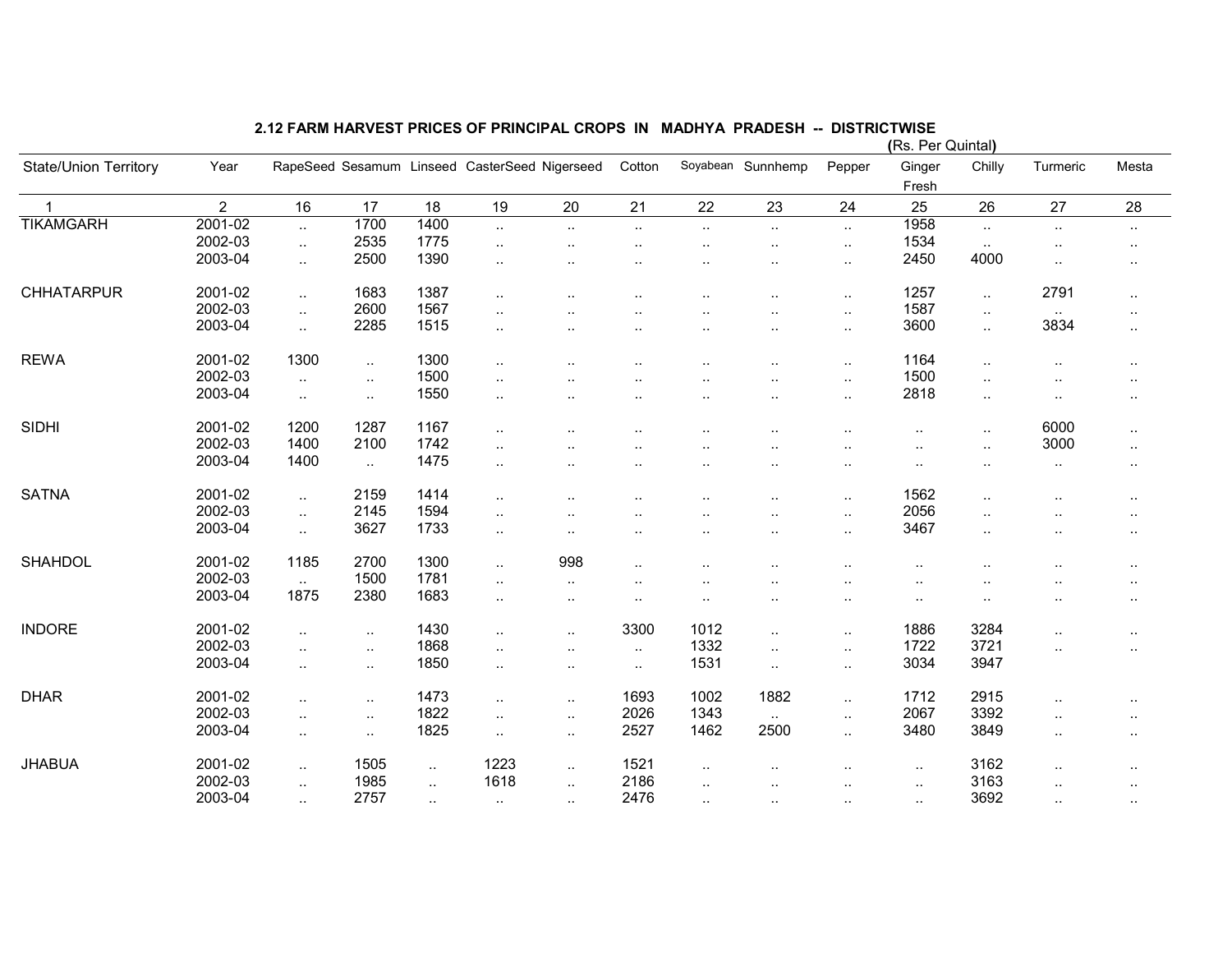|                              |                |                      |                      |                      |                                               |                      |                      |                      |                      |                      | (RS. Per Quintar) |        |                      |                      |
|------------------------------|----------------|----------------------|----------------------|----------------------|-----------------------------------------------|----------------------|----------------------|----------------------|----------------------|----------------------|-------------------|--------|----------------------|----------------------|
| <b>State/Union Territory</b> | Year           |                      |                      |                      | RapeSeed Sesamum Linseed CasterSeed Nigerseed |                      | Cotton               |                      | Soyabean Sunnhemp    | Pepper               | Ginger            | Chilly | Turmeric             | Mesta                |
|                              |                |                      |                      |                      |                                               |                      |                      |                      |                      |                      | Fresh             |        |                      |                      |
| $\mathbf{1}$                 | $\overline{2}$ | 16                   | 17                   | 18                   | 19                                            | 20                   | 21                   | 22                   | 23                   | 24                   | 25                | 26     | 27                   | 28                   |
| <b>KHARGAON</b>              | 2001-02        | $\ddot{\phantom{a}}$ | $\ddotsc$            | 1620                 | $\ddotsc$                                     | $\ddotsc$            | 1679                 | $\ldots$             | $\sim$               | $\cdot$ .            | 1834              | 2785   | $\sim$               | $\sim$               |
|                              | 2002-03        | $\cdot$ .            | $\ddot{\phantom{a}}$ | $\ddotsc$            | $\ddotsc$                                     | $\ddotsc$            | 1873                 | $\ddotsc$            | 1000                 | $\ddotsc$            | 2033              | 3239   | $\ldots$             | $\sim$               |
|                              | 2003-04        | $\cdot$ .            |                      |                      |                                               | $\cdot$ .            | 2501                 | $\ddot{\phantom{a}}$ | $\ddotsc$            | $\ddotsc$            | 3663              | 3681   | $\ddot{\phantom{a}}$ |                      |
| <b>KHANDWA</b>               | 2001-02        |                      | 1660                 |                      |                                               |                      | 1664                 |                      |                      |                      | 2330              | 3179   |                      |                      |
|                              | 2002-03        | $\sim$               | 1825                 | $\cdot$              | $\ddot{\phantom{a}}$                          | $\ddotsc$            | 1988                 | $\cdot$ .            | $\ddot{\phantom{a}}$ |                      | 2075              | 3127   | $\ldots$             | $\sim$               |
|                              |                | $\ddotsc$            |                      | $\ddot{\phantom{a}}$ |                                               | $\ddot{\phantom{a}}$ |                      | $\ddot{\phantom{a}}$ | $\ddot{\phantom{a}}$ | $\ddot{\phantom{a}}$ |                   |        | $\ddot{\phantom{a}}$ | $\ddot{\phantom{a}}$ |
|                              | 2003-04        | $\sim$               | $\sim$               | $\ddot{\phantom{a}}$ |                                               | $\cdot$ .            | $\sim$ $\sim$        |                      |                      | $\ddotsc$            | 3340              | 2651   | $\cdot$ .            | $\ddotsc$            |
| <b>UJJAIN</b>                | 2001-02        | $\ddotsc$            | $\ddotsc$            | 1566                 | $\ddotsc$                                     | $\ddotsc$            | $\sim$               | 976                  | . .                  |                      | $\sim$            | 4039   | $\ldots$             | $\sim$               |
|                              | 2002-03        | $\cdot$ .            | $\ddotsc$            | 1877                 | $\ddot{\phantom{a}}$                          |                      | $\sim$               | 1357                 |                      |                      | $\sim$            | 4180   | $\ddot{\phantom{a}}$ |                      |
|                              | 2003-04        | $\ddotsc$            | $\ddotsc$            | 1761                 | $\ddotsc$                                     | $\cdot$ .            | $\ddotsc$            | 1485                 | $\ddotsc$            | $\cdot$ .            | $\sim$            | 4401   | $\ddotsc$            | $\ddotsc$            |
| <b>MANDSAUR</b>              | 2001-02        |                      | 1754                 | 1499                 |                                               |                      | 2200                 | 975                  |                      |                      |                   | 3398   |                      |                      |
|                              | 2002-03        | $\ddotsc$            | 2233                 | 1788                 | $\ddotsc$                                     | $\cdot$ .            | 2239                 | 1312                 | $\sim$<br>1063       |                      | $\sim$            | 3882   | $\ldots$             | $\sim$               |
|                              |                | $\ddotsc$            |                      |                      | $\ddot{\phantom{a}}$                          | $\ddotsc$            |                      |                      |                      |                      | $\sim$            |        | $\ddotsc$            | $\sim$               |
|                              | 2003-04        | $\ddotsc$            | 2585                 | 1752                 | $\ddotsc$                                     | $\cdot$ .            | $\sim$               | 1449                 | $\ddotsc$            | $\cdot$ .            | $\ddotsc$         | 3916   | $\ddotsc$            | $\ddotsc$            |
| <b>RATLAM</b>                | 2001-02        | $\ddotsc$            | $\ldots$             | 1600                 | $\ddotsc$                                     | $\ddot{\phantom{a}}$ | 2083                 | 919                  | $\ddot{\phantom{a}}$ |                      | $\sim$            | 3193   | $\ddotsc$            | $\sim$               |
|                              | 2002-03        | $\ddotsc$            | $\ddotsc$            | 2020                 | $\ddotsc$                                     | $\ddot{\phantom{a}}$ | 2450                 | 1286                 | $\ddot{\phantom{a}}$ | $\ddot{\phantom{a}}$ | $\ddotsc$         | 3155   | $\ddotsc$            | $\cdot$ .            |
|                              | 2003-04        | $\ddotsc$            | $\cdot$ .            | $\ddotsc$            | $\cdot$ .                                     | $\cdot$ .            | 2386                 | 1471                 |                      | $\ddotsc$            | $\sim$            | 3231   | $\cdot$ .            | $\cdot$ .            |
| <b>DEWAS</b>                 | 2001-02        | $\sim$               | 1729                 |                      |                                               | $\ddot{\phantom{0}}$ | 1605                 | 981                  | ٠.                   |                      | 2156              | 3320   | $\cdot$ .            |                      |
|                              | 2002-03        |                      | 2200                 |                      |                                               |                      | 2169                 | 1343                 |                      |                      | 2107              | 3846   |                      | ٠.                   |
|                              | 2003-04        | $\ldots$             | 4000                 | $\ddotsc$            |                                               | $\ddot{\phantom{0}}$ | 2244                 | 1312                 | $\ddot{\phantom{a}}$ |                      | 4251              | 4786   | $\ddotsc$            | $\ddotsc$            |
|                              |                | $\ddotsc$            |                      | $\ddotsc$            | $\ddotsc$                                     | $\ddotsc$            |                      |                      | Ω.                   | $\ddotsc$            |                   |        | $\ddotsc$            | $\cdot$ .            |
| <b>SHAJAPUR</b>              | 2001-02        | $\ddotsc$            | $\ddot{\phantom{a}}$ | 1390                 | $\ddot{\phantom{a}}$                          | $\cdot$ .            | $\sim$               | 982                  |                      |                      | $\ddotsc$         | 3545   | $\ddotsc$            | $\ddotsc$            |
|                              | 2002-03        | $\cdot$ .            |                      |                      |                                               |                      | 1261                 | 1341                 | $\ddot{\phantom{a}}$ |                      | $\sim$            | 4202   | $\ddot{\phantom{a}}$ |                      |
|                              | 2003-04        | $\ddotsc$            |                      |                      |                                               |                      | $\cdot$ .            | 1473                 | . .                  |                      | $\ddotsc$         | 4230   | $\ddotsc$            | ٠.                   |
| <b>MORENA</b>                | 2001-02        | 1214                 | 1651                 | $\ddot{\phantom{a}}$ |                                               |                      | $\ddot{\phantom{a}}$ | $\ddot{\phantom{a}}$ | $\ddotsc$            | $\cdot$ .            | $\sim$            | 3884   | $\ddotsc$            | $\ddot{\phantom{a}}$ |
|                              | 2002-03        | 1649                 | 2251                 |                      |                                               |                      |                      |                      |                      |                      |                   | 4219   |                      |                      |
|                              | 2003-04        | 1783                 | 2647                 |                      |                                               |                      | $\cdot$ .            | $\ddot{\phantom{a}}$ | . .                  |                      | $\sim$            | 4717   | $\cdot$ .            | $\ddotsc$            |
|                              |                |                      |                      | $\cdot$ .            | $\cdot$ .                                     |                      | $\sim$               |                      | $\cdot$ .            | $\sim$ $\sim$        | $\sim$            |        | $\ldots$             | $\cdot$ .            |
| <b>BHIND</b>                 | 2001-02        | $\sim$               | 1633                 | $\sim$               |                                               |                      |                      |                      |                      |                      | $\sim$            | 4143   | $\cdot$ .            | $\sim$               |
|                              | 2002-03        | 1521                 | 2308                 | 1800                 | $\cdot$ .                                     |                      |                      |                      | $\cdot$ .            |                      | $\sim$            | 4246   | $\cdot$ .            | $\cdot$ .            |
|                              | 2003-04        | 1695                 | 2943                 | 1800                 | $\cdot$ .                                     | $\cdots$             | $\cdots$             | $\cdot$ .            | $\sim$               | $\sim$               | $\sim$            | 5108   | $\sim$               | $\sim$               |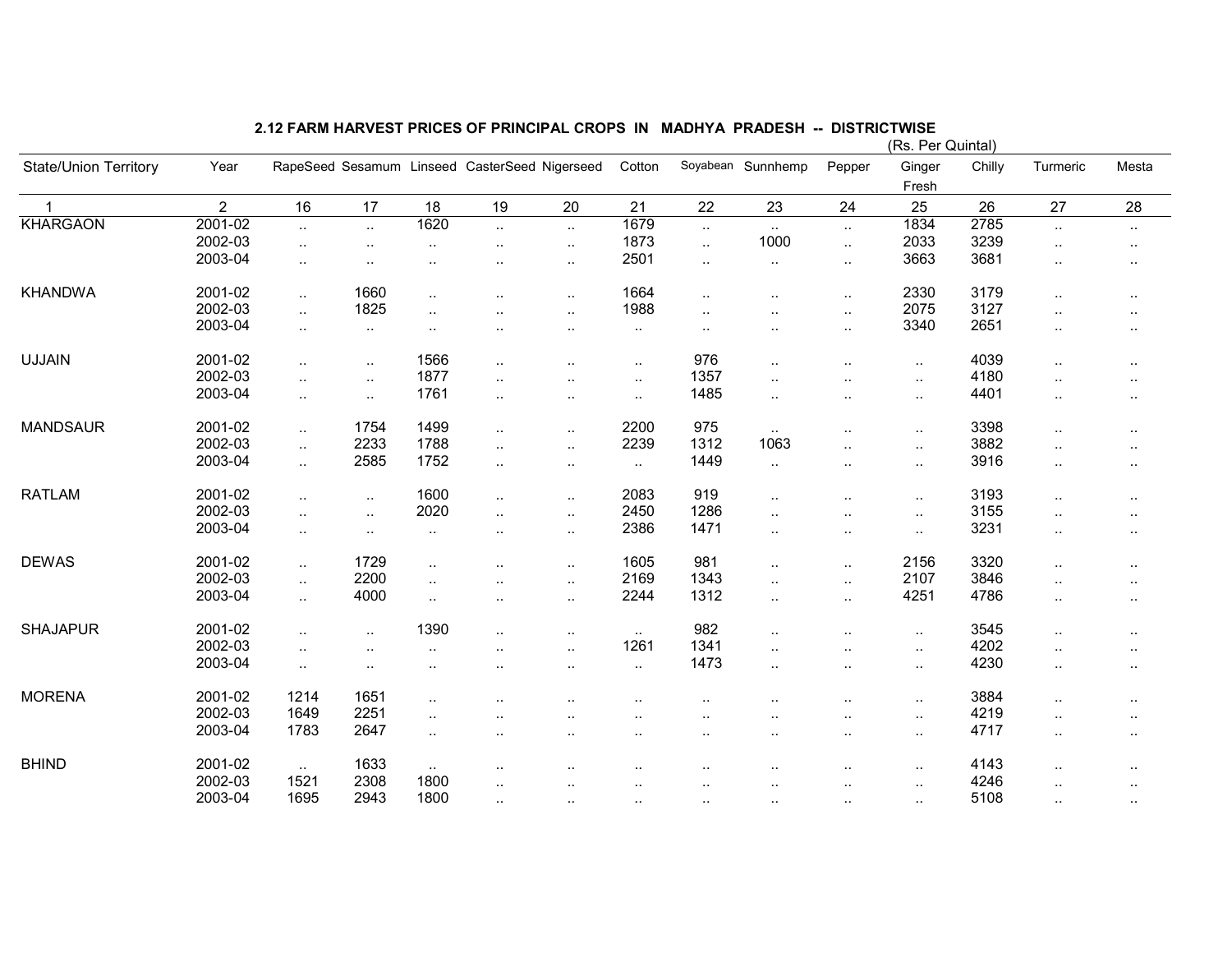|                       |                |                             |                                   |               |                                               |                      |                      |                        |                      |                      | (Rs. Per Quintal)      |                      |                      |           |
|-----------------------|----------------|-----------------------------|-----------------------------------|---------------|-----------------------------------------------|----------------------|----------------------|------------------------|----------------------|----------------------|------------------------|----------------------|----------------------|-----------|
| State/Union Territory | Year           |                             |                                   |               | RapeSeed Sesamum Linseed CasterSeed Nigerseed |                      | Cotton               |                        | Soyabean Sunnhemp    | Pepper               | Ginger                 | Chilly               | Turmeric             | Mesta     |
|                       |                |                             |                                   |               |                                               |                      |                      |                        |                      |                      | Fresh                  |                      |                      |           |
| $\overline{1}$        | $\overline{2}$ | 16                          | 17                                | 18            | 19                                            | 20                   | 21                   | 22                     | 23                   | 24                   | 25                     | 26                   | 27                   | 28        |
| <b>GWALIOR</b>        | 2001-02        | 1170                        | 1678                              | 1987          | $\sim$                                        | $\ddotsc$            | $\ddots$             | 937                    | $\ddot{\phantom{a}}$ | $\ddotsc$            | $\ddot{\phantom{1}}$   | 3727                 | $\ddotsc$            | $\sim$    |
|                       | 2002-03        | 1526                        | 2247                              | 2121          | $\ldots$                                      |                      | $\sim$               | 925                    | $\ddotsc$            | $\cdot$ .            | $\ddotsc$              | 3869                 | $\cdot$ .            | $\sim$    |
|                       | 2003-04        | 1780                        | 2850                              | 1696          | $\cdot$ .                                     | $\ddot{\phantom{a}}$ | $\sim$               | 1410                   | $\ddotsc$            | $\ddot{\phantom{a}}$ | $\sim$                 | 4428                 | $\ddotsc$            | $\cdot$ . |
| <b>SHIVPURI</b>       | 2001-02        | $\sim$                      | 1592                              | 1379          | $\ddotsc$                                     | 1630                 | $\cdot$ .            |                        |                      |                      | $\ddotsc$              | 3931                 | $\cdot$ .            | $\cdot$ . |
|                       | 2002-03        | $\mathcal{L}_{\mathcal{A}}$ | 2351                              | 1483          | $\ddotsc$                                     | 2000                 | $\ddot{\phantom{a}}$ |                        |                      |                      | $\ddotsc$              | 4197                 |                      | . .       |
|                       | 2003-04        | $\sim$                      | 2489                              | 1820          | $\sim$                                        | $\cdot$ .            | $\cdot$ .            |                        | ٠.                   | $\ddot{\phantom{a}}$ | $\ddotsc$              | 4219                 | $\cdot$ .            | $\cdot$ . |
| <b>GUNA</b>           | 2001-02        | $\sim$                      | $\sim$                            | $\sim$        | $\ddotsc$                                     | $\cdot$ .            | $\ddot{\phantom{a}}$ | $\ddot{\phantom{a}}$   | ٠.                   | $\ddot{\phantom{a}}$ | 1136                   | $\ldots$             | $\ddot{\phantom{a}}$ | $\cdot$ . |
|                       | 2002-03        | $\sim$                      | $\sim$                            | 1477          | $\ddotsc$                                     | $\sim$               |                      |                        |                      | $\cdot$ .            | 1578                   | $\ddot{\phantom{a}}$ |                      | $\cdot$ . |
|                       | 2003-04        | $\ddotsc$                   | 3192                              | $\ddotsc$     | $\ddotsc$                                     | 1375                 | $\ldots$             | $\cdot$ .              | $\ldots$             | $\ldots$             | 3458                   | $\ddotsc$            | $\cdot$ .            | $\ddotsc$ |
| <b>DATIA</b>          | 2001-02        | 1268                        | 1896                              | 1522          | $\ddotsc$                                     | $\cdot$ .            | $\ddot{\phantom{a}}$ |                        |                      |                      | $\ddotsc$              |                      |                      | $\cdot$ . |
|                       | 2002-03        | 1495                        | 2542                              | 2022          | $\ddotsc$                                     |                      |                      |                        |                      |                      | $\ddot{\phantom{a}}$   |                      |                      | $\cdot$ . |
|                       | 2003-04        | 1588                        | 2645                              | 1591          | $\ddotsc$                                     | $\cdot$ .            | $\ddot{\phantom{a}}$ | $\ddot{\phantom{a}}$   |                      | $\cdot$ .            | $\ddotsc$              |                      |                      | $\sim$    |
| <b>BHOPAL</b>         | 2001-02        | $\ddotsc$                   | $\ddotsc$                         | 1617          | $\ldots$                                      |                      | $\cdot$ .            | 941                    | ٠.                   | $\ddotsc$            | $\cdot$ .              | 3443                 |                      |           |
|                       | 2002-03        |                             |                                   |               |                                               |                      |                      | 1371                   |                      |                      |                        | 4000                 |                      | $\sim$    |
|                       | 2003-04        | $\cdot$ .                   | $\cdot$ .                         | ٠.            |                                               |                      | $\cdot$ .            | 1478                   | ٠.                   | $\cdot$ .            | $\ddotsc$              | 4243                 |                      | $\sim$    |
|                       |                | $\cdot$ .                   | $\cdot$ .                         | $\sim$        | $\cdot$ .                                     |                      | $\sim$               |                        | $\ddotsc$            | $\ddotsc$            | $\ddotsc$              |                      | $\ddot{\phantom{a}}$ | $\cdot$ . |
| <b>SEHORE</b>         | 2001-02        | $\sim$                      | 2070                              | 1402          | $\cdot$ .                                     |                      | $\sim$               | 969                    | $\cdot$ .            | $\ddotsc$            | 1626                   | 3757                 | $\cdot$ .            | ٠.        |
|                       | 2002-03        | $\ddotsc$                   | 1533                              | 1850          | $\ddotsc$                                     | $\cdot$ .            | $\sim$               | 1326                   | $\ddotsc$            | $\ddotsc$            | 2263                   | 4065                 | $\ddotsc$            | $\ddotsc$ |
|                       | 2003-04        | $\ddotsc$                   | 3166                              | 1692          | $\ddotsc$                                     | $\cdot$ .            | $\sim$               | 1389                   | $\ddotsc$            | $\ddot{\phantom{a}}$ | 3528                   | 4263                 | $\ddotsc$            | $\sim$    |
| <b>RAISEN</b>         | 2001-02        | $\ddotsc$                   | 2600                              | 1431          | $\ddot{\phantom{a}}$                          | $\ddot{\phantom{a}}$ | $\ldots$             | 922                    | $\ddot{\phantom{a}}$ |                      | $\ddot{\phantom{a}}$   |                      | $\ddot{\phantom{a}}$ | $\ddotsc$ |
|                       | 2002-03        | $\mathcal{L}_{\mathcal{A}}$ | 1600                              | 1575          | $\ddotsc$                                     |                      | $\sim$               | 1244                   | $\ddotsc$            |                      | $\ddotsc$              |                      |                      | $\sim$    |
|                       | 2003-04        | $\ddotsc$                   | $\sim$                            | 1731          | $\ddot{\phantom{a}}$                          | $\cdot$ .            | $\cdot$ .            | 1329                   | $\ddotsc$            | $\cdot$ .            | $\cdot$ .              | $\ddot{\phantom{a}}$ |                      | $\cdot$ . |
| <b>VIDISHA</b>        | 2001-02        | $\sim$                      |                                   |               |                                               |                      |                      |                        |                      |                      |                        |                      |                      |           |
|                       | 2002-03        | 1575                        |                                   |               |                                               |                      | $\cdot$ .            | $\ddot{\phantom{1}}$ . |                      |                      |                        |                      |                      | $\cdot$ . |
|                       | 2003-04        | 1616                        | $\ddot{\phantom{a}}$<br>$\ddotsc$ | $\cdot$ .<br> | ٠.                                            | $\cdot$ .            | <br>$\sim$           | $\cdot$ .<br>$\cdot$ . | <br>$\cdot$ .        | <br>$\cdot$ .        | $\ddotsc$<br>$\cdot$ . | $\cdot$ .            | <br>$\cdot$ .        |           |
| <b>BETUL</b>          | 2001-02        |                             | 1688                              |               |                                               |                      |                      | 923                    |                      |                      | 2826                   | 3577                 |                      |           |
|                       | 2002-03        |                             | 2289                              | $\sim$        |                                               | $\sim$               | $\sim$<br>2500       | 1236                   | $\ddotsc$            | $\sim$               | 2623                   | 3610                 | $\ddot{\phantom{a}}$ | $\sim$    |
|                       | 2003-04        | $\ldots$                    | 3020                              | $\ddotsc$     | $\ddotsc$                                     | $\ddot{\phantom{a}}$ |                      | 1337                   | $\ddotsc$            | $\cdot$ .            | 3404                   | 4573                 | $\ddot{\phantom{a}}$ |           |
|                       |                | $\ddotsc$                   |                                   | $\ddotsc$     | $\cdot$ .                                     | $\ddot{\phantom{a}}$ | $\sim$               |                        | $\ddotsc$            | $\ddotsc$            |                        |                      | $\ddotsc$            | $\sim$    |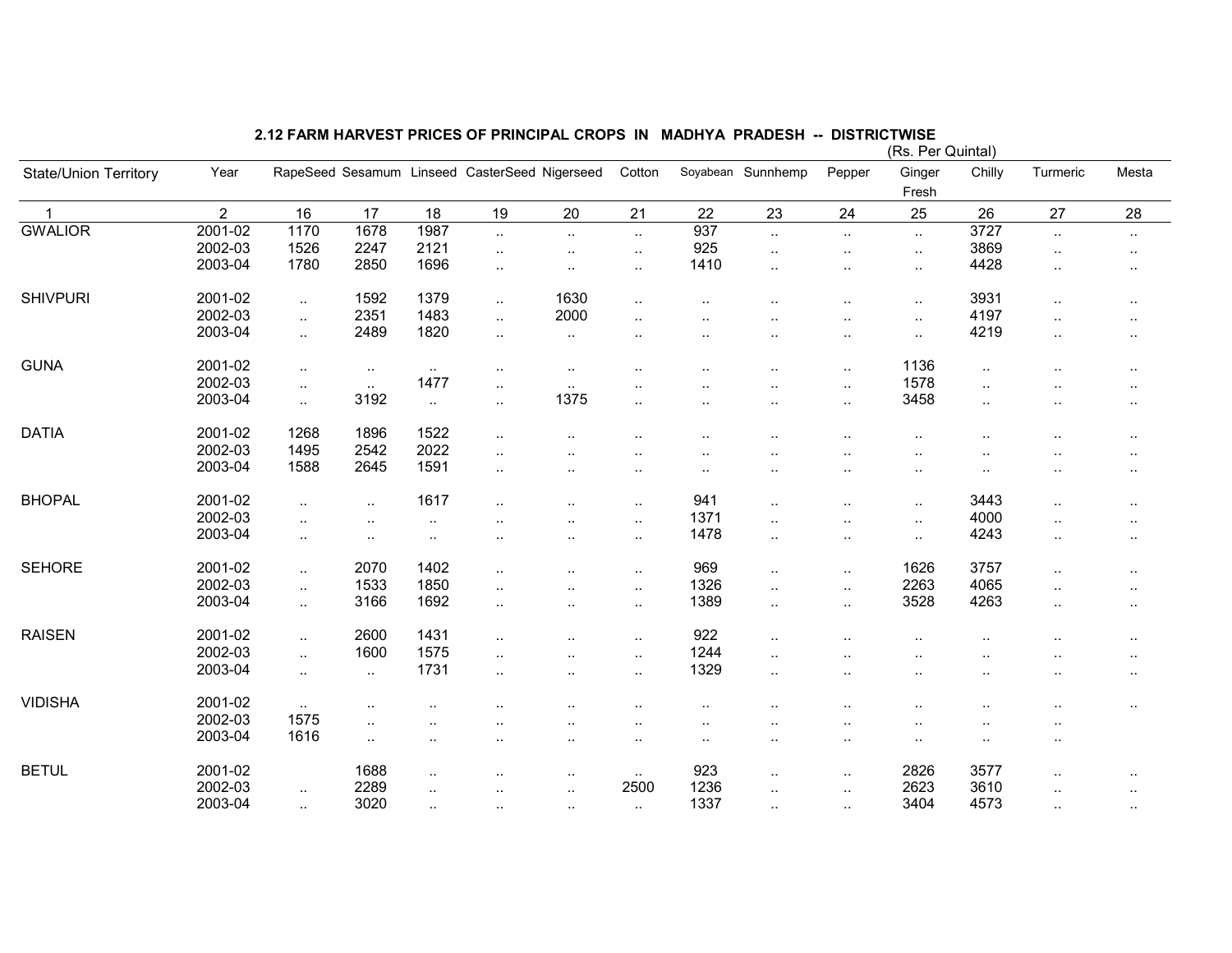|                              |                |           |                      |           |                                               |                      |                      |                      |                      |                      | (RS. Per Quintal)    |                      |                      |                      |
|------------------------------|----------------|-----------|----------------------|-----------|-----------------------------------------------|----------------------|----------------------|----------------------|----------------------|----------------------|----------------------|----------------------|----------------------|----------------------|
| <b>State/Union Territory</b> | Year           |           |                      |           | RapeSeed Sesamum Linseed CasterSeed Nigerseed |                      | Cotton               |                      | Soyabean Sunnhemp    | Pepper               | Ginger               | Chilly               | Turmeric             | Mesta                |
|                              |                |           |                      |           |                                               |                      |                      |                      |                      |                      | Fresh                |                      |                      |                      |
| -1                           | $\overline{2}$ | 16        | 17                   | 18        | 19                                            | 20                   | 21                   | 22                   | 23                   | 24                   | 25                   | 26                   | 27                   | 28                   |
| <b>RAJGARH</b>               | 2001-02        | $\ddotsc$ | 1879                 | $\ddotsc$ | $\ddotsc$                                     | $\ddotsc$            | $\ddotsc$            | 970                  | 1485                 | $\ddotsc$            | $\ddotsc$            | 3711                 | $\ddotsc$            | $\sim$               |
|                              | 2002-03        | $\sim$    | 2265                 | $\ldots$  |                                               |                      | $\sim$               | 1290                 | $\ddotsc$            |                      | $\sim$               | 4194                 | $\cdot$ .            | $\sim$               |
|                              | 2003-04        | $\ddotsc$ | 2727                 | $\ddotsc$ |                                               | $\ddot{\phantom{a}}$ | $\sim$               | 1457                 | $\ddotsc$            | $\cdot$ .            | $\sim$               | 4515                 | $\ddot{\phantom{a}}$ | $\ddot{\phantom{a}}$ |
| HOSHANGABAD                  | 2001-02        | $\ddotsc$ | 2000                 | 1250      | $\ldots$                                      |                      | $\cdot$ .            | 945                  | $\ddotsc$            |                      | 1947                 | 3914                 | $\ldots$             | $\ddotsc$            |
|                              | 2002-03        | $\ddotsc$ | 3100                 | $\ddotsc$ |                                               |                      | $\sim$               | 1262                 | $\ddotsc$            | $\ddot{\phantom{a}}$ | 2082                 | 3714                 | $\ddot{\phantom{a}}$ | ٠.                   |
|                              | 2003-04        | $\sim$    | 3200                 | $\ddotsc$ |                                               | $\cdot$ .            | $\cdot$ .            | 1394                 | $\sim$               | $\ddotsc$            | 3206                 | 4530                 | $\cdot$ .            | $\ddotsc$            |
| <b>DINDORI</b>               | 2001-02        | 1213      | $\ddotsc$            | 1265      | $\cdot$ .                                     |                      | ٠.                   |                      |                      |                      | $\ddot{\phantom{a}}$ |                      | $\cdot$ .            | $\sim$ $\sim$        |
|                              | 2002-03        | 1630      | $\ddotsc$            | 1719      |                                               |                      |                      |                      |                      |                      |                      |                      |                      |                      |
|                              | 2003-04        | 1833      |                      | 1617      |                                               |                      |                      |                      |                      |                      |                      |                      |                      |                      |
|                              |                |           | $\ddotsc$            |           | $\ddotsc$                                     |                      |                      |                      |                      |                      | $\ddotsc$            |                      | $\ddot{\phantom{a}}$ | $\ddotsc$            |
| <b>UMARIA</b>                | 2001-02        | 1504      | 2400                 | 1423      | $\ddotsc$                                     |                      | $\ddot{\phantom{a}}$ | $\ddot{\phantom{a}}$ |                      |                      | 1542                 | 4295                 | 3362                 | $\ldots$             |
|                              | 2002-03        | 1438      | 1925                 | 1612      | $\cdot$ .                                     |                      |                      |                      |                      |                      | 1281                 | 4095                 | 3067                 | $\sim$               |
|                              | 2003-04        | 1736      | 2227                 | 1625      | $\ddotsc$                                     | $\ddot{\phantom{a}}$ | $\cdot$ .            | $\cdot$ .            | . .                  | $\cdot$ .            | 3629                 | 5078                 | 4500                 | $\ldots$             |
|                              |                |           |                      |           |                                               |                      |                      |                      |                      |                      |                      |                      |                      |                      |
| <b>BADBANI</b>               | 2001-02        | $\cdot$ . |                      |           |                                               |                      | $\sim$               | 951                  | $\ddotsc$            | $\cdot$ .            | 1265                 | $\ddotsc$            |                      |                      |
|                              | 2002-03        | $\ddotsc$ |                      |           |                                               |                      | $\ddotsc$            | 1303                 | $\ddotsc$            | $\ddotsc$            | 1392                 | $\ddot{\phantom{a}}$ | $\ddotsc$            | $\ddotsc$            |
|                              | 2003-04        | $\sim$    | $\ddot{\phantom{a}}$ |           | $\ddot{\phantom{a}}$                          | ٠.                   | $\sim$               | 1402                 | $\sim$               | $\cdot$ .            | 2966                 | $\ddot{\phantom{a}}$ | $\cdot$ .            | $\sim$               |
| <b>NEEMUCH</b>               | 2001-02        | 1103      |                      |           |                                               |                      | $\sim$               | 923                  | $\ddot{\phantom{a}}$ |                      |                      |                      |                      | $\cdot$ .            |
|                              | 2002-03        | 1514      |                      |           |                                               |                      | $\sim$               | 1279                 |                      |                      | $\ddot{\phantom{a}}$ |                      |                      |                      |
|                              | 2003-04        | 1740      | $\ddot{\phantom{a}}$ | $\cdot$ . | $\cdot$ .                                     | $\cdot$ .            | $\sim$               | 1446                 | $\ddotsc$            | $\cdot$ .            | $\ddot{\phantom{a}}$ |                      | $\cdot$ .            | $\sim$               |
|                              |                |           |                      |           |                                               |                      |                      |                      |                      |                      |                      |                      |                      |                      |
| <b>SHEOPUR</b>               | 2001-02        | 1052      | $\ddot{\phantom{a}}$ |           | $\ddot{\phantom{a}}$                          | $\sim$               | $\sim$               | 1083                 |                      |                      | $\sim$               | 3729                 | $\cdot$ .            |                      |
|                              | 2002-03        | 1825      | $\cdot$ .            |           | $\ddot{\phantom{a}}$                          | 1750                 | $\ddotsc$            | 1119                 | $\ddot{\phantom{a}}$ |                      | $\ldots$             | 4145                 | $\cdot$ .            |                      |
|                              | 2003-04        | 1915      | $\ddotsc$            |           |                                               |                      | ٠.                   | $\cdot$ .            | $\cdot$ .            |                      | $\ddotsc$            | 4333                 | $\ldots$             | $\ddot{\phantom{1}}$ |
| <b>HARDA</b>                 | 2001-02        |           | 1765                 | 1418      |                                               |                      | 1708                 | 928                  |                      |                      | 2196                 | 3458                 |                      |                      |
|                              | 2002-03        | $\sim$    | 2196                 | 1756      | $\ddotsc$                                     |                      | 2014                 | 1262                 | $\sim$<br>2417       |                      | 2475                 | 3600                 | $\ddotsc$            | $\ddotsc$            |
|                              |                | $\sim$    |                      |           | $\ddotsc$                                     | $\ddotsc$            |                      |                      |                      | $\ddotsc$            |                      |                      | $\ddot{\phantom{a}}$ | $\ddotsc$            |
|                              | 2003-04        | $\ddotsc$ | 2700                 | 1795      | $\ddotsc$                                     | $\ddotsc$            | 2553                 | 1409                 | 2000                 | $\ddotsc$            | 4011                 | 4250                 | $\ldots$             | $\cdot$ .            |
| <b>KATNI</b>                 | 2001-02        | 1239      | $\ddotsc$            | 1386      |                                               |                      |                      |                      |                      | $\cdot$ .            | 1394                 |                      |                      |                      |
|                              | 2002-03        | 1153      | $\ddotsc$            | 1520      |                                               |                      |                      |                      | $\cdot$ .            | $\ddotsc$            | 1530                 |                      |                      | $\ddotsc$            |
|                              | 2003-04        | 1403      | $\sim$               | 1500      | $\sim$                                        |                      | $\sim$               | $\cdot$ .            | $\sim$               |                      | 2692                 | $\sim$               | $\sim$               | $\sim$               |